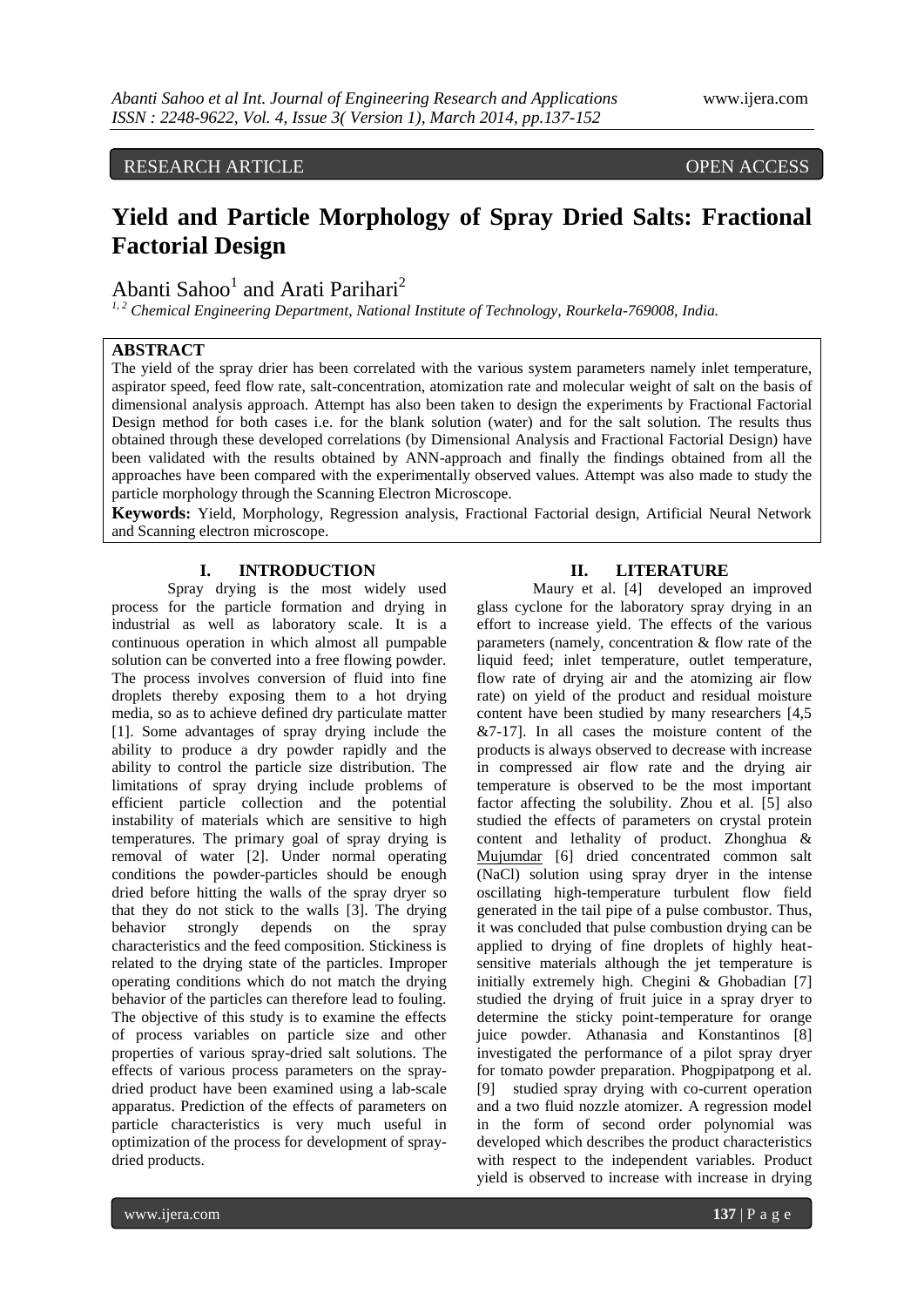air temperature and malto-dextrin ratio. However the yield was observed to decrease with increase in air velocity. Prinn et al. [10] examined the effects of formulation and process variables on particle size and other characteristics of a spray-dried model protein. They observed protein concentration to be the determining parameter for the product yield.

Lin & Gentry [12] have observed that the shell structure of a drying droplet plays an important role in determining the morphology of final dried particle. Iskandar et al. [13] found that the structural stability of the droplet and the hydrodynamic effects during the drying process play important roles in controlling the morphology of the resulting particles. They also observed that size of the sol in the droplet, droplet size, viscosity of droplet, drying temperature, gas flow rate and addition of surfactant affect the morphology of particles. The appropriate choice of the types of spray dryers with varied operating conditions was also observed to control the particle size and shape ranging from spheres to ellipsoids as well as doughnut-shaped particles. Donhowe et al. [14] characterized the effects of exhaust heat recovery in addition to other parameters on the energy consumption of a concurrent-flow spray dryer. Heat recovery is observed to reduce the energy consumption of the dryer by 12–28%. Kent & McLeod [15] observed that once the dryer inlet temperature, dryer outlet temperature, and other parameters are optimized for a specific product under specific conditions, dryer outlet moisture will be optimized automatically. Greenwald & Judson [16] characterized the effects of the design and operating conditions of spray drying on the morphological behavior of the product. Bhandari et al. [17] developed a semi-empirical linear equation to optimise the amount of malto-dextrin additive (DE 6) required for successful spray drying of a sugar-rich product on the basis of its composition. The drying index values for individual sugars (sucrose, glucose, fructose) and citric acid were determined based on spray drying experiments and using these index values an equation for modeling was also established by them which was found to be satisfactory on testing.

Zbicinski et al. [18] employed advanced experimental techniques (including laser techniques) to determine current parameters of spray drying process (temperature, humidity, moisture content) and current structure of spray (particle size distribution, particle velocities, etc.). It is proved that spray residence time is controlled by atomization ratio and airflow rate. It is also concluded that the generalized drying curve obtained from small-scale experiments could be used to describe spray-drying kinetics if the critical moisture content of the material is known. Katarzyna et al. [19] observed that high feed ratio speed and low outlet air temperature result

in highly actived enzyme. Chegini and Ghobadian [20] investigated the effects of the feed ratio, atomizer speed, and inlet air temperature on properties of spray-dried orange juice powders and developed a correlation based on a full factorial experimental design. Namaldi et al. [21] investigated the stabilization of spray drying and subsequent storage problem. It is observed that the presence of additives in most cases provide higher activities both after drying and during storage period compared to no additive case.

Anandharamakrishnan et al. [22] studied the effects of varying feed concentration (20-40%  $w/v$ ) and outlet temperature (60 to 120 $^{\circ}$ C) on whey protein denaturation (determined by DSC) and solubility (at pH 4.6) using a co-current spray dryer. It was concluded that crust formation resulting in high particle temperatures while still maintaining a wet core is likely to lead to high levels of denaturation.

### **III. Regression Analysis**

In regression analysis modeling is done by analyzing several variables, when the focus is on the relationship between a [dependent variable](http://en.wikipedia.org/wiki/Dependent_variable) and one or more [independent variables.](http://en.wikipedia.org/wiki/Independent_variable) More specifically, regression analysis gives idea about how the typical value of the dependent variable changes when any one of the independent variables is varied, while the other independent variables are held constant. Most commonly, regression analysis estimates the [average](http://en.wikipedia.org/wiki/Average_value)  [value](http://en.wikipedia.org/wiki/Average_value) of the dependent variable or final output when the independent variables are held constant. Thus the estimation target is a [function](http://en.wikipedia.org/wiki/Function_(mathematics)) of the independent variables and is called the **regression function**. In regression analysis, the variation of the dependent variable can be characterized around the regression function, which can be described by a [probability](http://en.wikipedia.org/wiki/Probability_distribution)  [distribution.](http://en.wikipedia.org/wiki/Probability_distribution) Another common statistic associated with regression analysis is the  $R^2$ , coefficient of determination. A high value of  $\mathbb{R}^2$ , suggests that the regression model explains the variation in the dependent variable well and is obviously important if one wishes to use the model for predictive or forecasting purposes.

In the present work, the correlations for outputs (i.e. yield and outlet temperature) have been developed on the basis of regression analysis. In this approach, one parameter is varied at a time when other parameters are maintained constant. The outputs corresponding to the different values of varied input parameter are measured. Then the noted output values are plotted against the corresponding values of that particular input parameter which is a power curve or whose nature is exponential-type. Similarly effect of all other parameters are analysed and finally all these effects of parameters are combined. Products of all these parameters (where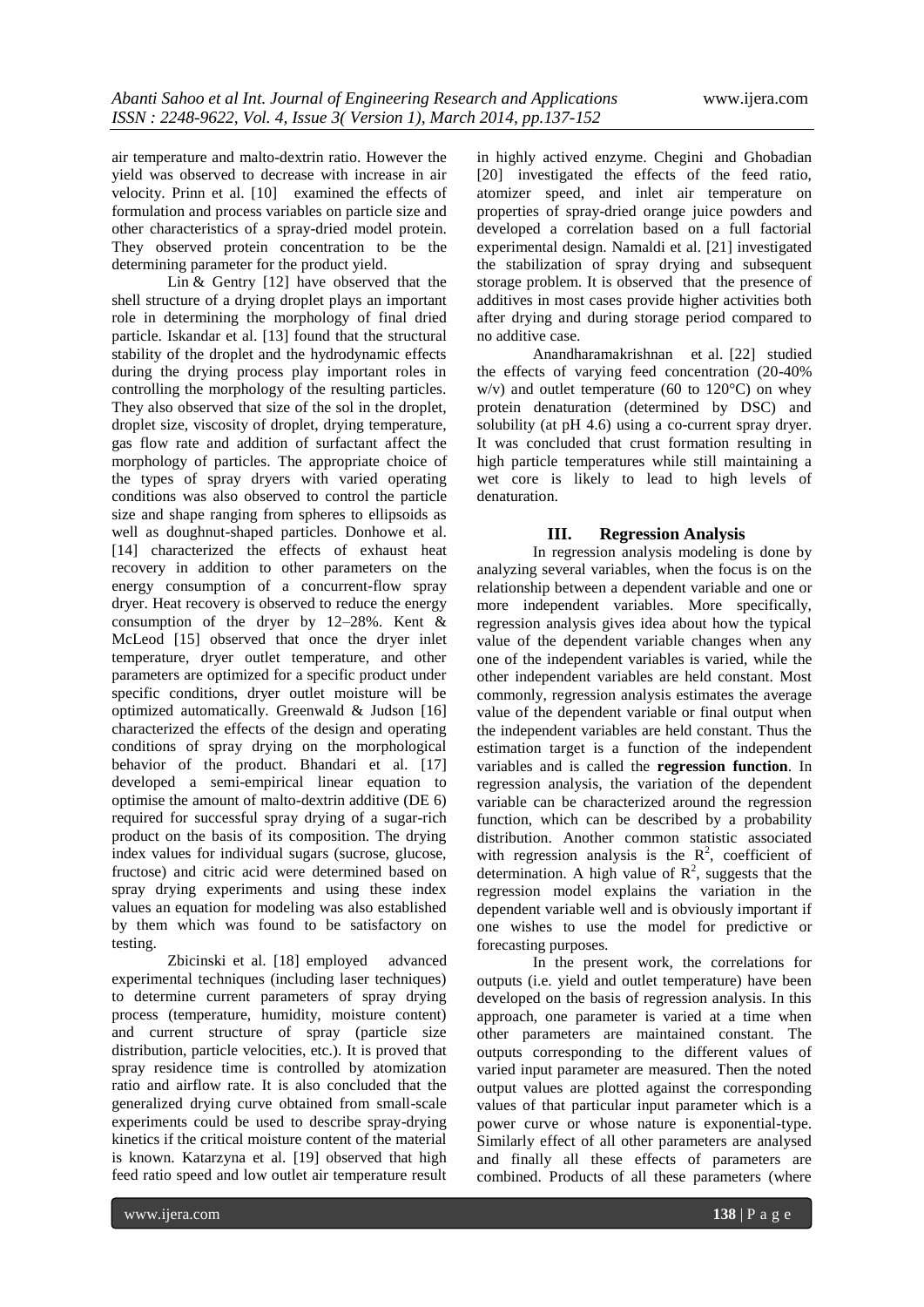each parameter is raised to its own exponent) are plotted against the output values (power curve) to get the overall exponent and coefficient for the developed correlation.

#### **IV. Design of Experiment – Fractional Factorial Design**

Factorial Design or statistical analysis is common in designing experiments for engineering and scientific applications. In many cases, the factors

affecting the production process are considered at two levels [23]. Thus the experimenter can determine whether any of these changes affect the results of the production process or not. The most important thing to study these factors will be to vary the factors of interest in a full factorial design, that is, to try all possible combinations of settings.

With two cube,  $2^3$  Factorial Design, the correlation will be written in the following form.

and scientific applications. In many cases, the factors  
\n
$$
Y_{ijy} = a_0 + a_1A + a_2B + a_3C + a_{12}AB + a_{13}AC + a_{23}BC + a_{123}ABC
$$
\n(1)

If more than four factors are involved, the complete factorial might involve more than a practical number of experiments. For example, a 2<sup>5</sup> factorial design would require 32 experiments. By careful selection of the experimental conditions it is possible with only a fraction of the total experiments required for the complete factorial to determine the main effects by aliasing them with the higher order interactions which are usually not significant.

The eight experiments required for a complete three factor, two level factorial can be used to determine the change required in four, five or even in seven experimental variables under ideal conditions to obtain the maximum change in the response variable.

As (n-p) factorial design is set up and the p factors not included in the complete  $2^{n-p}$  factorial, they are aliased with one of the higher order interactions to form a generating contrast.

#### **V. Artificial Neural Network Approach**

An ANN-based model has also been defined in literature as a computing system made up of a number of simple and highly interconnected processing elements. This system processes information by its dynamic state response to external inputs as discussed by many authors [24]. The back propagation network is the best known and widely used approach among the current types of neural network systems. The same method has also been used in the present study to find out the percentage of yield and the outlet temperature.

### **VI. MATERIALS AND METHODS**

The experimental unit used in the laboratory is LU222 Advanced Labultima Laboratory Spray Dryer as shown in Fig-1. Four different salts were considered for the experimentation. The various system parameters explained as scope of the experiment are shown in Table-1. These are varied to study their effects on the outlet parameter (i.e % yield of salt and the outlet temperature). After each experiment the output namely the %yield and the outlet temperature are measured. The samples are

also collected after every run of the experiment and are processed for the moisture analysis and S.E.M. analysis. The experimentally observed output data are then correlated with the various system parameters on the basis of the conventional dimensional analysis or regression analysis. The calculated output data thus obtained are then processed to predict the output by the statistical analysis (Fractional Factorial Design) and ANN approaches for further validation.

#### **VII. Moisture Analysis**

Moisture analysis has been performed on dry samples using an Electronic Moisture Analyzer Model MA150 (temperature range 40 to  $200^{\circ}$ C, weighing capacity 159 gm with minimum sample weight 0.1 gm). All spray-dried samples were found to have final moisture content in the range of 0.2% to 1.5% wt/wt irrespective of the parametric conditions maintained in the spray dryer. All samples are stored in sealed vials and physical characterizations have been performed within 24 to 48 hours. No change in the moisture content has been observed at the end of this storage time.

## **VIII. Study of Morphology using Scanning Electron Microscope**

SEM images were obtained for all crystalline salts before and after spray- drying to examine the particle morphology. A scanning electron microscope (JEOL 6480 LV JAPAN) was used for imaging after sputter coating of samples with Au. The Sputter Coater uses an electric field and Argon gas. The sample is then placed in a sample chamber at vacuum. Argon gas and electric field cause an electron to be removed from the argon, making the atoms positively charged. The argon ions are then attracted to a negatively charged gold foil. The argon ions knock gold atoms from the surface of the gold foil. These gold atoms fall and settle into the surface of the sample producing a thin gold coating.

#### **IX. RESULTS AND DISCUSSION**

The percentage yield and the outlet temperature after each experiment are determined. These results are tabulated against the corresponding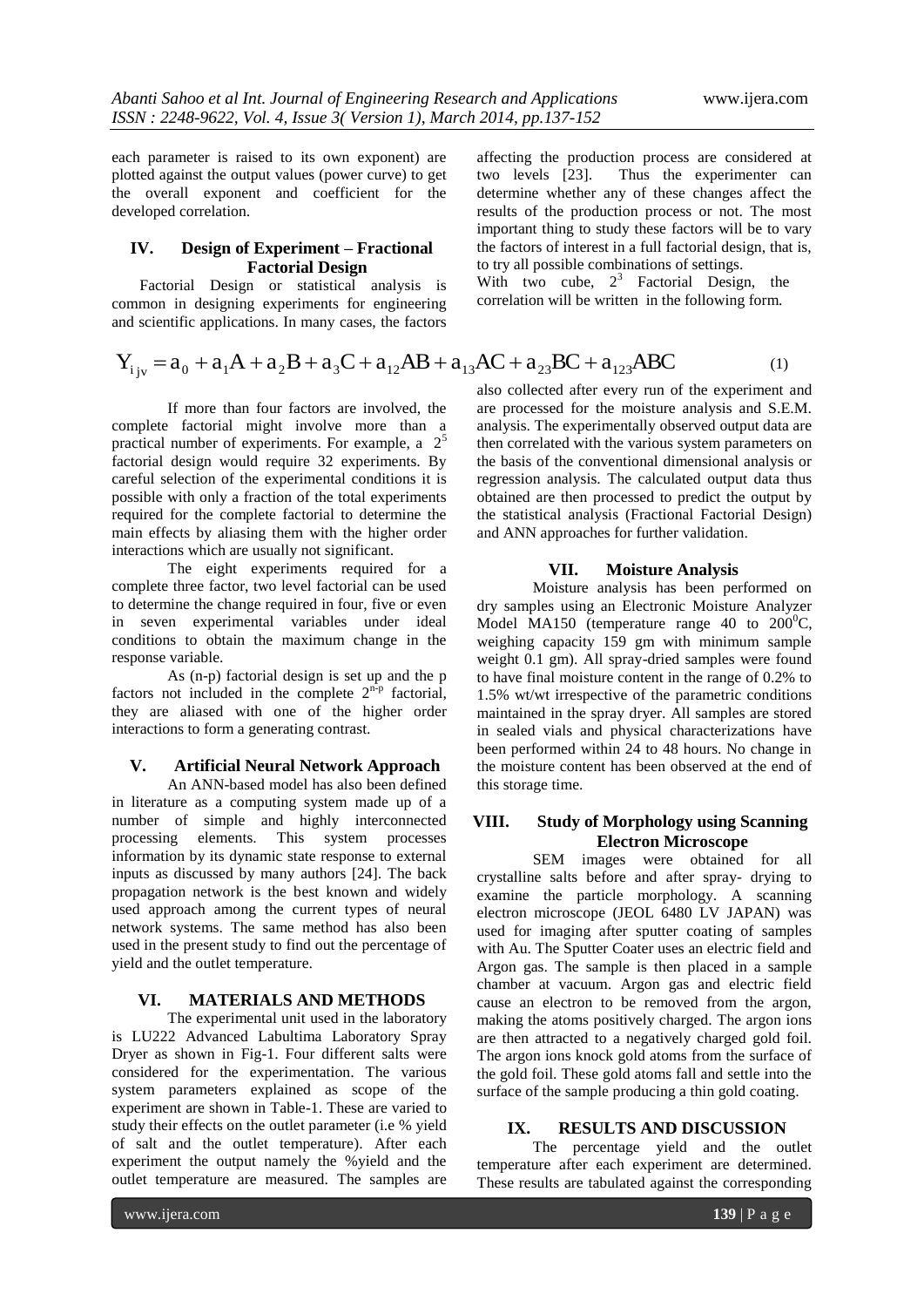system parameters in Table-2. Attempt has been made to develop correlations using these outputs with the respective input data by different methods. The calculated values of the results for dependent variables, i.e. %yield and the outlet temperature obtained through regression analysis are listed in Table 2 (A) and (B) and the respective correlation plots are shown in Fig.-2(A) and (B).

The final correlations for the percentage yield and the outlet temperature thus developed by the conventional Regression analysis method are as given below.

$$
Y = 251.09 \left[ (T_i)^{-0.15} \left( U_{\rm asp} \right)^{-0.10} \left( U_{\rm p} \right)^{-0.67} \left( C_s \right)^{0.07} \left( P_{i-\rm air} \right)^{-0.25} \left( M_s \right)^{-0.04} \right] \qquad \qquad (2)
$$

Correlation coefficient (R) and coefficient of determination  $(R^2)$  for % yield, Y are found to be **0.86003** and **0.73965** respectively.

$$
T_o = 2.2032 \Big[ (T_i)^{0.08} \Big( U_{\rm asp} \Big)^{0.20} \Big( U_p \Big)^{-0.23} \Big( C_s \Big)^{-0.07} \Big( P_{i-\rm air} \Big)^{-0.157} \Big( M_s \Big)^{0.13} \Big] \qquad \qquad \dots (3)
$$

Similarly correlation coefficient (R) and coefficient of determination  $(R^2)$  for outlet temperature, T<sub>o</sub> are determined to be **0.96404** and **0.92938** respectively. *<sup>Y</sup> <sup>A</sup> <sup>B</sup> <sup>C</sup> <sup>D</sup> <sup>E</sup> <sup>F</sup> A B A C A D B C*

The developed correlations for %yield and outlet temperature by  $2^{6-2}$  fractional factorial design method for<br>different salt solutions are shown below.<br> $Y = 62.305 - 4.34A + 5.14B - 2.08C - 2.99D + 1.31E - 0.345F - 0.395AB - 2.56$ different salt solutions are shown below.

$$
Y = 62.305 - 4.34A + 5.14B - 2.08C - 2.99D + 1.31E - 0.345F - 0.395AB - 2.56AC - 2.27AD + 2.67BC
$$
 -(4)

different salt solutions are shown below.  
\n
$$
Y = 62.305 - 4.34A + 5.14B - 2.08C - 2.99D + 1.31E - 0.345F - 0.395AB - 2.56AC - 2.27AD + 2.67BC
$$
  
\n+ 2.07BD - 1.28CD - 0.67ABD - 3.89ACD + 0.18ABCD  
\n $T_O = 51.96 - 1.294A - 0.406B - 2.98C - 1.56D + 2.606E - 1.45F + 0.194AB - 2.73AC - 3.18AD$   
\n- (5)  
\n- 1.84BC + 0.256BD + 3.58CD + 2.08ABD + 0.76ACD + 0.72ABCD

Where  $A = T_i$ ,  $B = U_{asp}$ ,  $C = U_p$ ,  $D = C_s$ ,  $E =$  $(ABC) = P_{i-air}$ ,  $F = BCD = M_s$ .

The effects of  $2^{6-2}$  fractional factorial design are listed in the Table-3. The calculated values of the outlet temperature and %yield by fractional factorial design are shown in Table-4 and Table-5 respectively.

A three layered feed forward Neural Network is considered for this problem. The network is trained for a given set of input and target data sets. These sets were obtained from the experimental observations. The data are scaled down and then the network is exposed to these scaled data sets. The network weights are updated using the Back Propagation algorithm. In this back propagation the network corrects its weights to decrease the observed error. The optimum structure of the ANN obtained for all the data sets are shown in Fig.-3.

Comparison plots for the %yield and the outlet temperature of salt solution against the experimental values calculated by different methods (i.e. regression analysis, fractional factorial design and artificial neural network analysis) are shown in Fig.- 4 (A) and (B). Sample plots for particle morphology through SEM are shown in Fig.5 -8.

It is observed that the salt concentration influences the particle size. The higher the concentration of the salt solution, the larger is the yield (dried particles) which is also more porous. The lower the concentration of the salt solution, the smaller and finer are the dried particles. As observed from Eq.- (1), %yield increases with increase in concentration of the salt solution and decreases with

the increase in inlet temperature, aspirator speed, pump flow rate, molecular weight of the salt and atomization rate. But with the outlet temperature effect is opposite. It is observed from Eq.- (2), that the outlet temperature of the dryer decreases with increase in pump flow rate, concentration of the salt solution and atomization rate. But it increases with the increase in inlet temperature, aspirator speed and molecular weight of the salt. The condensation rate in the drying chamber increases with increase in the liquid feed rate, aspirator speed and the atomization rate. Condensation inside the chamber causes a loss in yield as evident from eq.- (1). This is so because the dried particles stick to the chamber walls thereby reducing the yield. Most of the sprays resulted in low yields because of the difficulties in collection of particles in spray drying, particularly when trying to produce small sized/fine particles. Many of the fine particles cannot be recovered in the lab-scale apparatus because they do not efficiently deposit in the cyclone as their low masses cause them to be drawn up into the vacuum. The outlet temperatures are observed to vary within 40°C to 90°C. In case of spray drying it is important that the outlet temperature should be low for temperature-sensitive proteins and peptides to avoid product degradation.

In the present work molecular weight of salt (Ms) has been considered as one variable (factor). But for general modeling consideration of molecular weight is not a good idea rather salt property can be considered as the variable as any number does not correspond to the molecular weight of a salt. In the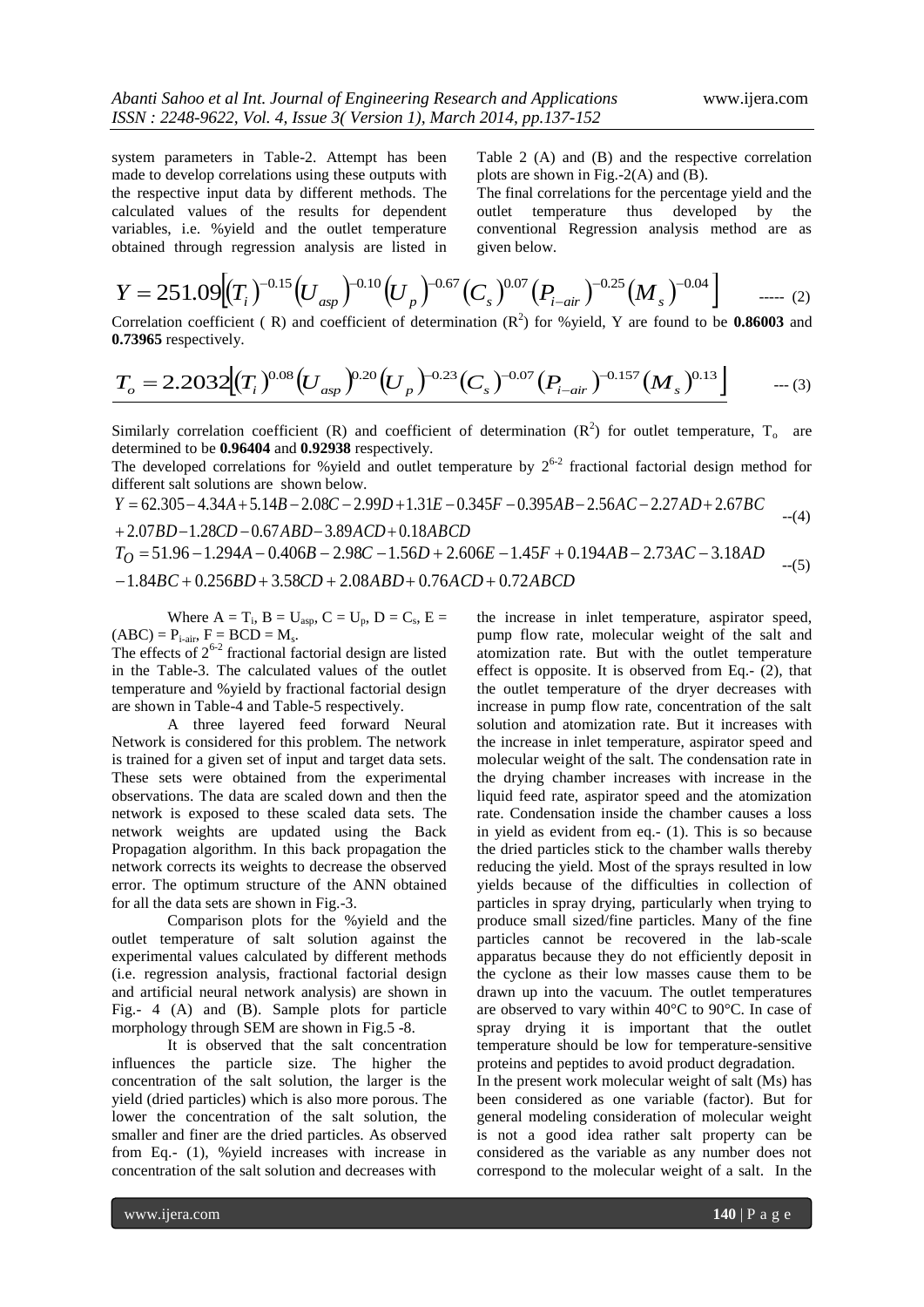present case four different salts were considered in the solution form. Thus applications of these correlations as such can be limited for these four salts. Certain modifications or scale up factor can be included with these correlations for applicability to other salts.

The morphologies of the different spraydried powders were examined by SEM. Various particle morphologies as observed are (I) smooth spheres, (II) collapsed or dimpled particles, (III) particles with a "raisin-like" appearance and  $(IV)$ highly crumpled, folded structures. The particle morphology plays a profound role in the aerodynamic properties and performance of aerosol applications. For instance a porous crumpled structure results in a much lower aerodynamic particle diameter in comparison with a dense particle. This is so because when the water in the droplet evaporates, a smaller particle only remains back and when the atomizing air flow rate is high, the drop exiting the nozzle tends to be smaller for which the resulting dried particle will be smaller. Average output of the three sets of testing data through ANN-programming was found out to be 0.354704. Normalisation factor was selected as 180 and thus the final output through ANNapproach was obtained as 63.85 % of Yield. Chi square  $(\xi^2)$ , standard deviation and mean deviation for the correlations developed by both fractional factorial design and regression analysis are shown in Table-6.

From the comparison plot and Table-6, it is observed that although all the three methods give good approximation with respect to the experimental findings the percentage of yield by fractional factorial design approach is closer to the experimentally observed data as indicated by lower chi-square  $(\xi^2)$ value and Fig.-4(A).

From the comparison plot for outlet temperature (Fig-4(B)), it is observed that the calculated values of outlet temperature obtained from dimensional analysis is more closer to the experimental values than those obtained from statistical analysis.

### **X. CONCLUSION**

The present studies reveal that the particle morphologies are affected with the variation of parametric conditions of the dryer and the physical characteristics of the sample solutions are also affected. Agglomeration during spray drying depends on drying air temperature in the atomization zone, pump flow rate and atomization rate. That is why proper care should be taken in food industries for the preparation of infant food, instant food mix etc. for getting the moisture free and unaltered product. It is highly essential to have a good understanding of the

effects of the process inputs on the final characteristics of the dried product particles for many reasons. Good knowledge on process would lead to better productivity, low operational costs and improved quality of the final product. These studies with the developed models can have wide applications in food, ceramics, chemical and pharmaceutical industries over a wide range of system parameters. Lower values of chi-square  $(\xi^2)$ for the correlations developed by both regression analysis and fractional factorial design further strengthen the findings.

# **NOMENCLATURE**

| a,b,c,d,e,f,n      | Exponents                          |
|--------------------|------------------------------------|
| Y                  | % Yield                            |
| Ti                 | Inlet temperature, <sup>o</sup> C  |
| To                 | Outlet temperature, <sup>o</sup> C |
| Uasp               | Aspirator Speed, $kg/cm2$          |
| Up                 | Pump flow rate, ml/ min            |
| Piair              | Atomization rate, $\text{kg/cm}^2$ |
| Сs                 | Concentration of salt, gm/ml       |
| Ms                 | Moleccular weight of salt          |
| K                  | Coefficient of the correlation     |
| $(NH_4)_2SO_4$     | <b>Ammonium Sulfate</b>            |
| NaCl               | Sodium Chloride                    |
| Na2SO4             | Sodium Sulfate                     |
| $\rm C_6H_{14}O_6$ | Mannitol                           |
|                    |                                    |

#### **REFERENCES**

- [1] Ruud, E.M.V., Han, S., Maykel, V., Jan, J., Van, H., Erik, S., Gerrald, B. & Peter, D.J. (**2002)**. Modelling spray drying processes for dairy products. Lait Dairy-Journal Edp Sciences, v. 82, p. 453–463.
- [2] Nath, S. & Satpathy, G. R. (**1998)**. A systematic approach of spray drying processes. Drying Technology, v.16, n. 7, p. 1173-1193.
- [3] Ozmen, L. & Langrish, T.A.G. (**2003)**. A study of the limitations to spray dryer outlet performance. Drying Technology, v. 21, n. 1, p. 895-917.
- [4] Maury, M., Murphy, K., Kumar, S., Shi, L. & Lee, G. (**2005)**. Effect of process variables on the powder yield of spray dried trehalose on a laboratory spray-dryer. European journal of pharmaceutics and biopharmaceutics, v. 59, no. 3, p. 556-573.
- [5] Zhou, X., Chen, S. & Yu, Z. (**2004)**. Effect of spray drying parameters on the processing of fermentation liquor. Bio-systems Engineering, v. 88, n. 2, p. 193-199.
- [6] Zhongua, W.U. & Mujumdar, A. S. (**2006)**. A parametric study of spray drying of a solution in a pulsating high- temperature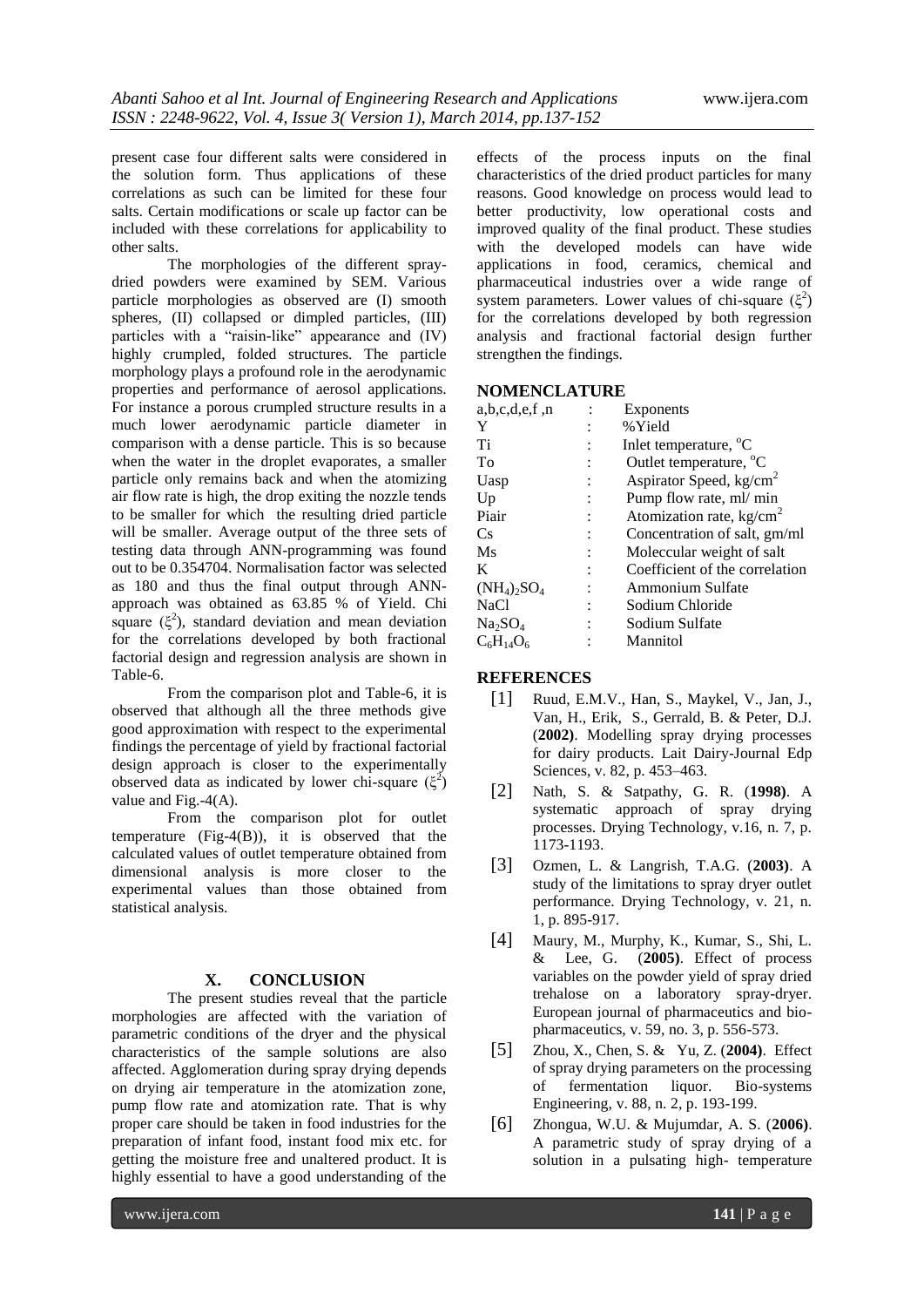turbulent flow. Drying Technology, v. 24, n. 6, p. 751-761.

- [7] Chegini, G. R. & Ghobadian, B. (**2007)**. Spray dryer parameters for fruit juice drying. World Journal of Agricultural Sciences, v. 3, n. 2, p. 230-236.
- [8] Athanasia, M.G. & Konstantinos, G. A. (**2003)**. Influence of spray drying conditions on tomato powder moisture. Proceedings of 3<sup>rd</sup> International Symposium Food Rheology and Structure**,** p**.** 643-644.
- [9] Phogpipatpong, M., Patamarajvichian, P., Namkhot, S. & Amomviriyakul, S. (**2008)**. Optimiztion of spray drying condition for longan drink powder using response surface methodology. Proceedings of International Workshop on Tropical and Subtropical Fruits ISHS Acta Horticulturae, p. 787.
- [10] Prinn, K. B., Costantino, H.R. & Tracy, M. (**2002**). Statistical modeling of protein spray drying at the lab scale. AAPS Pharm SciTech, v. 3, n. 1, article-4.
- [11] Goula, A. M. & Adamopoulos, K. G. (**2003**). Spray drying performance of a laboratory spray dryer for tomato powder preparation. Drying technology, v. 21, n. 7, p. 1273-1289.
- [12] Lin, J.C. & Gentry, J.W. (**2003**). Spray drying drop morphology: Experimental study, Aerosol science and technology, v. 37, n. 1, p. 15-32.
- [13] Iskandar, F., Gradon, L. & Okuyama, K. J. (**2003)**. Control of the morphology of nanostructured particles prepared by the spray drying of a nano-particle sol. Colloid and Interface Science, v. 265, n. 2, p. 296- 303.
- [14] Donhowe, D. P., Amundson, C. H. & Hill, C. G. (**1990**). Performance of heat recovery system for a spray dryer. Food Process Engineering, v. 12, n. 1, p. 13-32.
- [15] Kent, J. & McLeod, J. (**2007**). Spray dryer optimisation. Powder/ Bulk Solids : The Source for Dry Processing and Bulk Handling Technology, February**.**
- [16] Greenwald, C. G. & King, C. J. (**1982).** The *effects of drying conditions* on the properties of *spray-*dried particles. Food Process Engineering**, v.** [4, n. 3](http://www3.interscience.wiley.com/journal/119575887/issue)**, p. 171-187.**
- [17] Bhandari, B. R., Datta, N., Crooks, R., Howes, T. & Rigby, S. (**1997**).A semiempirical approach to optimise the quantity of drying aids required to spray dry sugarrich foods. Drying Technology, v. 15, n. 10, p. 2509 — 2525.
- [18] Zbiciński, I., Piatkowski, M. & Prajs, W. (**2005**). [Determination of spray-drying](http://www.informaworld.com/smpp/content~db=all~content=a725686512?words=spray|drying&hash=3964044342)  [kinetics in a small scale.](http://www.informaworld.com/smpp/content~db=all~content=a725686512?words=spray|drying&hash=3964044342) [Drying](http://www.informaworld.com/smpp/title~db=all~content=t713597247)  [Technology: An International Journal,](http://www.informaworld.com/smpp/title~db=all~content=t713597247) v. [23,](http://www.informaworld.com/smpp/title~db=all~content=t713597247~tab=issueslist~branches=23#v23) n. 8, p. 1751 – 1759.
- [19] Katarzyna, S., Dorota W.-R. & Gonçalves, A. (**2005**). [Spray-drying of α-amylase—the](http://www.informaworld.com/smpp/content~db=all~content=a713720230?words=spray|drying&hash=3964044342)  [effect of process variables on the enzyme](http://www.informaworld.com/smpp/content~db=all~content=a713720230?words=spray|drying&hash=3964044342)  [inactivation.](http://www.informaworld.com/smpp/content~db=all~content=a713720230?words=spray|drying&hash=3964044342) [Drying Technology: An](http://www.informaworld.com/smpp/title~db=all~content=t713597247)  [International Journal,](http://www.informaworld.com/smpp/title~db=all~content=t713597247) v. [23,](http://www.informaworld.com/smpp/title~db=all~content=t713597247~tab=issueslist~branches=23#v23) n. [4,](http://www.informaworld.com/smpp/title~db=all~content=g713720236) p. 941 – 953.
- [20] Chegini, G. R. & Ghobadian, B. (**2005**). [Effect of spray-drying conditions on](http://www.informaworld.com/smpp/content~db=all~content=a713730897?words=spray|drying&hash=3964044342)  [physical properties of orange juice powder.](http://www.informaworld.com/smpp/content~db=all~content=a713730897?words=spray|drying&hash=3964044342) [Drying Technology: An International](http://www.informaworld.com/smpp/title~db=all~content=t713597247)  [Journal](http://www.informaworld.com/smpp/title~db=all~content=t713597247) , v. [23,](http://www.informaworld.com/smpp/title~db=all~content=t713597247~tab=issueslist~branches=23#v23) n. [3,](http://www.informaworld.com/smpp/title~db=all~content=g713730901) p. 657– 668.
- [21] Namaldi A., Çalik, P. & Uludag, Y. (**2006**). [Effects of spray drying temperature and](http://www.informaworld.com/smpp/content~db=all~content=a762493636?words=spray|drying&hash=3964044342)  [additives on the stability of serine alkaline](http://www.informaworld.com/smpp/content~db=all~content=a762493636?words=spray|drying&hash=3964044342)  [protease powders.](http://www.informaworld.com/smpp/content~db=all~content=a762493636?words=spray|drying&hash=3964044342) [Drying Technology](http://www.informaworld.com/smpp/title~db=all~content=t713597247) journal,[v.24,](http://www.informaworld.com/smpp/title~db=all~content=t713597247~tab=issueslist~branches=24#v24)[n.11](http://www.informaworld.com/smpp/title~db=all~content=g762494606),p.1495–1500.
- [22] Anandharamakrishnan, C., Rielly, D. & Stapley, A. G. F. (**2007**). [Effects of Process](http://www.informaworld.com/smpp/content~db=all~content=a779378704?words=spray|drying&hash=3964044342)  [Variables on the Denaturation of Whey](http://www.informaworld.com/smpp/content~db=all~content=a779378704?words=spray|drying&hash=3964044342)  [Proteins during Spray Drying.](http://www.informaworld.com/smpp/content~db=all~content=a779378704?words=spray|drying&hash=3964044342) [Drying](http://www.informaworld.com/smpp/title~db=all~content=t713597247)  [Technology: An International Journal,](http://www.informaworld.com/smpp/title~db=all~content=t713597247) v. [25,](http://www.informaworld.com/smpp/title~db=all~content=t713597247~tab=issueslist~branches=25#v25) n. [5,](http://www.informaworld.com/smpp/title~db=all~content=g779380404) p. 799–807.
- [23] William,V. (**1969**). Applied statistics for engineers. McGraw-Hill.
- [24] Sahoo, A. & Roy, G. K. (**2007**). Artificial neural network approach to segregation characteristic of binary homogeneous mixtures in promoted gas solid fluidized beds. Power Technology, v. 17, n. 1, p. 54- 62.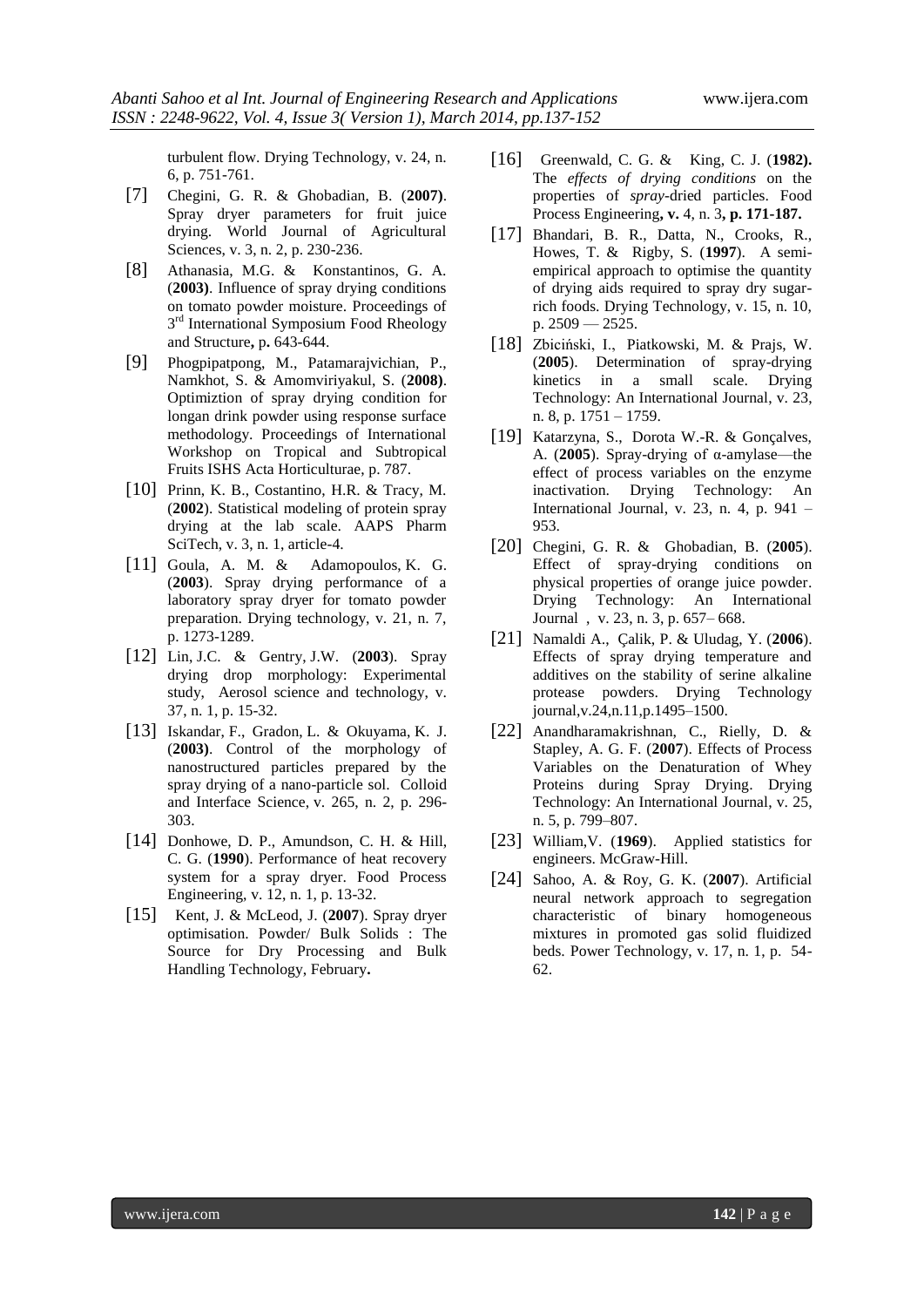| S1.            | <b>Various Salts</b>            | Ms     | Ti, <sup>o</sup> C | Uasp $\times 10^3$ ,<br>Up, ml/min |        | Cs,   |
|----------------|---------------------------------|--------|--------------------|------------------------------------|--------|-------|
| No.            |                                 |        |                    | Kg/cm <sup>2</sup>                 |        | gm/ml |
| 1              | $(NH_4)_2SO_4$                  | 132.13 | 120                | 4.78                               | 2.2796 | 0.1   |
| $\overline{2}$ | Na <sub>2</sub> SO <sub>4</sub> | 142.04 | 120                | 4.78                               | 2.2796 | 0.1   |
| 3              | <b>NaCl</b>                     | 58.54  | 120                | 4.78                               | 2.2796 | 0.1   |
| $\overline{4}$ | $C_6H_{14}O_6$                  | 182.17 | 120                | 4.78                               | 2.2796 | 0.1   |
| 5              | $(NH_4)_2SO_4$                  | 132.13 | 140                | 4.78                               | 2.2796 | 0.1   |
| 6              | $(NH_4)_2SO_4$                  | 132.13 | 160                | 4.78                               | 2.2796 | 0.1   |
| $\tau$         | $(NH_4)_2SO_4$                  | 132.13 | 180                | 4.78                               | 2.2796 | 0.1   |
| 8              | $(NH_4)_2SO_4$                  | 132.13 | 120                | 9.23                               | 2.2796 | 0.1   |
| 9              | $(NH_4)_2SO_4$                  | 132.13 | 120                | 13.0                               | 2.2796 | 0.1   |
| 10             | $(NH_4)_2SO_4$                  | 132.13 | 120                | 17.0                               | 2.2796 | 0.1   |
| 11             | $(NH_4)_2SO_4$                  | 132.13 | 120                | 4.78                               | 3.2143 | 0.1   |
| 12             | $(NH_4)_2SO_4$                  | 132.13 | 120                | 4.78                               | 3.9859 | 0.1   |
| 13             | $(NH_4)_2SO_4$                  | 132.13 | 120                | 4.78                               | 5.3159 | 0.1   |
| 14             | $(NH_4)_2SO_4$                  | 132.13 | 120                | 4.78                               | 2.2796 | 0.2   |
| 15             | $(NH_4)_2SO_4$                  | 132.13 | 120                | 4.78                               | 2.2796 | 0.3   |
| 16             | $(NH_4)_2SO_4$                  | 132.13 | 120                | 4.78                               | 2.2796 | 0.4   |
| 17             | $(NH_4)_2SO_4$                  | 132.13 | 120                | 4.78                               | 2.2796 | 0.1   |
| 18             | $(NH_4)_2SO_4$                  | 132.13 | 120                | 4.78                               | 2.2796 | 0.1   |
| 19             | $(NH_4)_2SO_4$                  | 132.13 | 120                | 4.78                               | 2.2796 | 0.1   |

# **Table-1 : Scope of the experiment**

Table-2 (A): Comparison of calculated values of %yield for salt solution obtained from the dimensional analysis with the experimentally measured ones.

| S1. | $T_i, C$ | $U_{asp}$ | $U_p$ , | $C_{s}$ | $P_{i-air}$ | $M_{s}$ | Exp-    | Cal-    | %dev.      |
|-----|----------|-----------|---------|---------|-------------|---------|---------|---------|------------|
| No  |          | kg/cm2    | ml/min  | gm/ml   | kg/cm2      |         | % Yield | % Yield |            |
|     |          |           |         |         |             |         |         |         |            |
| 1   | 120      | 0.00478   | 2.2796  | 0.1     | 2.1092      | 132.13  | 68.6    | 67.268  | 0.020      |
| 2   | 140      | 0.00478   | 2.2796  | 0.1     | 2.1092      | 132.13  | 65.8    | 65.697  | 0.002      |
| 3   | 160      | 0.00478   | 2.2796  | 0.1     | 2.1092      | 132.13  | 64.5    | 64.366  | 0.002      |
| 4   | 180      | 0.00478   | 2.2796  | 0.1     | 2.1092      | 132.13  | 63.5    | 63.214  | 0.004      |
| 5   | 120      | 0.00923   | 2.2796  | 0.1     | 2.1092      | 132.13  | 70.4    | 63.343  | 0.100      |
| 6   | 120      | 0.013     | 2.2796  | 0.1     | 2.1092      | 132.13  | 61.9    | 61.391  | 0.008      |
| 7   | 120      | 0.017     | 2.2796  | 0.1     | 2.1092      | 132.13  | 59.9    | 59.905  | $-8.8E-05$ |
| 8   | 120      | 0.00478   | 3.2143  | 0.1     | 2.1092      | 132.13  | 60.54   | 53.524  | 0.116      |
| 9   | 120      | 0.00478   | 3.9859  | 0.1     | 2.1092      | 132.13  | 56.27   | 46.388  | 0.176      |
| 10  | 120      | 0.00478   | 5.3159  | 0.1     | 2.1092      | 132.13  | 32.9    | 38.303  | $-0.164$   |
| 11  | 120      | 0.00478   | 2.2796  | 0.2     | 2.1092      | 132.13  | 69.9    | 70.416  | $-0.007$   |
| 12  | 120      | 0.00478   | 2.2796  | 0.3     | 2.1092      | 132.13  | 71.26   | 72.325  | $-0.014$   |
| 13  | 120      | 0.00478   | 2.2796  | 0.4     | 2.1092      | 132.13  | 78.14   | 73.711  | 0.057      |
| 14  | 120      | 0.00478   | 2.2796  | 0.1     | 2.8122      | 132.13  | 55.4    | 62.567  | $-0.129$   |
| 15  | 120      | 0.00478   | 2.2796  | 0.1     | 3.5153      | 132.13  | 60.2    | 59.148  | 0.0174     |
| 16  | 120      | 0.00478   | 2.2796  | 0.1     | 4.2183      | 132.13  | 52.83   | 56.495  | $-0.069$   |
| 17  | 120      | 0.00478   | 2.2796  | 0.1     | 2.1092      | 142.04  | 70.29   | 67.085  | 0.046      |
| 18  | 120      | 0.00478   | 2.2796  | 0.1     | 2.1092      | 58.54   | 64.85   | 69.358  | $-0.069$   |
| 19  | 120      | 0.00478   | 2.2796  | 0.1     | 2.1092      | 182.17  | 57.18   | 66.461  | $-0.162$   |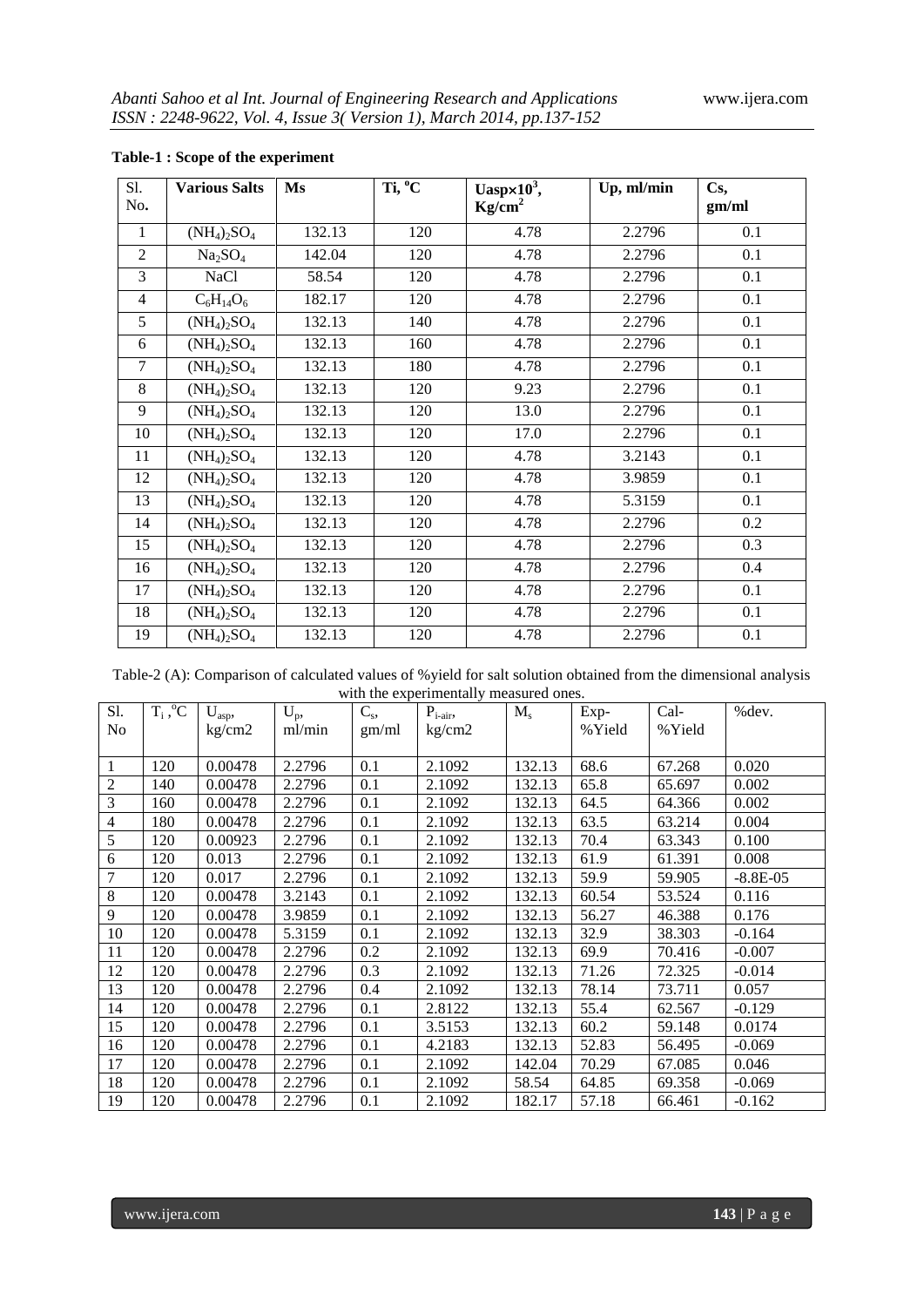| S1.            | $T_i, C$ | $\mathbf{U}_\mathrm{asp},$ | $U_p$ , | $C_{s}$ | $P_{i-air}$ | $M_{s}$ | $T_{o}$ -exp, | $T_{o}$ - cal, | %dev.    |
|----------------|----------|----------------------------|---------|---------|-------------|---------|---------------|----------------|----------|
| No             |          | kg/cm2                     | ml/min  | gm/     | kg/cm2      |         | $^{\circ}C$   | $\rm ^{o}C$    |          |
|                |          |                            |         | ml      |             |         |               |                |          |
|                |          |                            |         |         |             |         |               |                |          |
| $\mathbf{1}$   | 120      | 0.00478                    | 2.2796  | 0.1     | 2.1092      | 132.13  | 51.2          | 51.927         | $-1.421$ |
| $\overline{2}$ | 140      | 0.00478                    | 2.2796  | 0.1     | 2.1092      | 132.13  | 60.7          | 58.65          | 3.370    |
| 3              | 160      | 0.00478                    | 2.2796  | 0.1     | 2.1092      | 132.13  | 68.2          | 65.181         | 4.425    |
| $\overline{4}$ | 180      | 0.00478                    | 2.2796  | 0.1     | 2.1092      | 132.13  | 69.5          | 71.539         | $-2.934$ |
| 5              | 120      | 0.00923                    | 2.2796  | 0.1     | 2.1092      | 132.13  | 58.2          | 59.334         | $-1.949$ |
| 6              | 120      | 0.013                      | 2.2796  | 0.1     | 2.1092      | 132.13  | 61.4          | 63.598         | $-3.580$ |
| $\overline{7}$ | 120      | 0.017                      | 2.2796  | 0.1     | 2.1092      | 132.13  | 66.5          | 67.151         | $-0.979$ |
| $\,8\,$        | 120      | 0.00478                    | 3.2143  | 0.1     | 2.1092      | 132.13  | 49.6          | 47.997         | 3.231    |
| 9              | 120      | 0.00478                    | 3.9859  | 0.1     | 2.1092      | 132.13  | 46.4          | 45.689         | 1.531    |
| 10             | 120      | 0.00478                    | 5.3159  | 0.1     | 2.1092      | 132.13  | 42.4          | 42.773         | $-0.880$ |
| 11             | 120      | 0.00478                    | 2.2796  | 0.2     | 2.1092      | 132.13  | 47.5          | 49.628         | $-4.480$ |
| 12             | 120      | 0.00478                    | 2.2796  | 0.3     | 2.1092      | 132.13  | 44.3          | 48.330         | $-9.098$ |
| 13             | 120      | 0.00478                    | 2.2796  | 0.4     | 2.1092      | 132.13  | 48.4          | 47.430         | 2.002    |
| 14             | 120      | 0.00478                    | 2.2796  | 0.1     | 2.8122      | 132.13  | 48.1          | 49.637         | $-3.196$ |
| 15             | 120      | 0.00478                    | 2.2796  | 0.1     | 3.5153      | 132.13  | 45.2          | 47.930         | $-6.041$ |
| 16             | 120      | 0.00478                    | 2.2796  | 0.1     | 4.2183      | 132.13  | 46.7          | 46.580         | 0.257    |
| 17             | 120      | 0.00478                    | 2.2796  | 0.1     | 2.1092      | 142.04  | 56.5          | 52.402         | 7.252    |
| 18             | 120      | 0.00478                    | 2.2796  | 0.1     | 2.1092      | 58.54   | 49.4          | 46.869         | 5.123    |
| 19             | 120      | 0.00478                    | 2.2796  | 0.1     | 2.1092      | 182.17  | 57.2          | 54.070         | 5.471    |

Table-2 (B), Comparison of the calculated outlet temperature with the experimental outlet temperature for salt solution by dimensional analysis

Table-3: Effects of variables for  $2^{6-2}$  Fractional Factorial Design

| Treatment   |                          | Level of factor          |                          |                          | Interactions             |                          |                          |                          |                          |                          |                          |                          |                          |                          |                          |
|-------------|--------------------------|--------------------------|--------------------------|--------------------------|--------------------------|--------------------------|--------------------------|--------------------------|--------------------------|--------------------------|--------------------------|--------------------------|--------------------------|--------------------------|--------------------------|
| Combination |                          |                          |                          |                          |                          |                          |                          |                          |                          |                          |                          |                          |                          |                          |                          |
|             |                          |                          |                          |                          | $\mathbf{A}$             | $\mathbf{A}$             | $\overline{A}$           | B                        | $\, {\bf B}$             | $\mathsf{C}$             | $E = AB$                 | AB                       | AC                       | $F = BCD$                | <b>ABCD</b>              |
|             | $\mathbf{A}$             | B                        | $\mathbf C$              | D                        | B                        | $\mathbf C$              | D                        | $\mathcal{C}$            | D                        | D                        | $\mathsf{C}$             | D                        | D                        |                          |                          |
| $\bf I$     | $\blacksquare$           | $\sim$                   | $\sim$                   | $\sim$                   | $+$                      |                          | $^{+}$                   | $+$                      | $+$                      | $^{+}$                   | $\sim$                   | $\sim$                   | $\blacksquare$           | $\sim$                   | $^{+}$                   |
| A           |                          | $\overline{\phantom{a}}$ | $\sim$                   | $\overline{\phantom{a}}$ | $\overline{\phantom{a}}$ | $\sim$                   | $\overline{\phantom{a}}$ | $^{+}$                   | $^{+}$                   | $^{+}$                   | $^{+}$                   | $^{+}$                   | $^{+}$                   | $\sim$                   | $\overline{\phantom{a}}$ |
| $\bf{B}$    | $\sim$                   | $+$                      | $\overline{\phantom{a}}$ | $\overline{\phantom{a}}$ | $\sim$                   | $+$                      | $^{+}$                   | $\overline{\phantom{a}}$ | $\overline{\phantom{a}}$ | $+$                      | $^{+}$                   | $+$                      | $\overline{\phantom{a}}$ | $+$                      | $\overline{\phantom{a}}$ |
| Ab          | $+$                      | $^{+}$                   | $\overline{\phantom{a}}$ | $\overline{\phantom{a}}$ | $+$                      | $\overline{\phantom{a}}$ | $\overline{\phantom{a}}$ | $\overline{\phantom{a}}$ | $\overline{\phantom{a}}$ | $^{+}$                   | $\overline{\phantom{a}}$ | $\overline{\phantom{a}}$ | $^{+}$                   | $^{+}$                   | $^{+}$                   |
| $\mathbf C$ | $\blacksquare$           | $\overline{\phantom{a}}$ | $+$                      | $\overline{\phantom{a}}$ | $^{+}$                   | $\sim$                   | $^{+}$                   | $\overline{\phantom{a}}$ | $^{+}$                   | $\overline{\phantom{a}}$ | $^{+}$                   | $\qquad \qquad -$        | $^{+}$                   | $^{+}$                   | -                        |
| Ac          |                          | $\overline{\phantom{a}}$ | $^{+}$                   | $\overline{\phantom{a}}$ | $\overline{\phantom{a}}$ |                          | $\overline{\phantom{a}}$ | $\overline{\phantom{a}}$ | $^{+}$                   | $\blacksquare$           | $\overline{\phantom{a}}$ | $^{+}$                   | $\sim$                   | $^{+}$                   | $^{+}$                   |
| Bc          | $\blacksquare$           | $+$                      | $+$                      | $\blacksquare$           | $\overline{\phantom{a}}$ | $\sim$                   | $^{+}$                   | $+$                      | $\overline{\phantom{a}}$ | $\overline{\phantom{a}}$ | $\overline{\phantom{a}}$ | $^{+}$                   | $^{+}$                   | $\sim$                   | $^{+}$                   |
| Abc         | $+$                      | $^{+}$                   | $^{+}$                   | $\blacksquare$           | $+$                      | $+$                      | $\sim$                   | $+$                      | $\overline{\phantom{a}}$ | $\overline{\phantom{a}}$ | $+$                      | $\overline{\phantom{a}}$ | $\overline{\phantom{a}}$ | $\blacksquare$           | $\overline{\phantom{a}}$ |
| D           | $\blacksquare$           | $\sim$                   | $\blacksquare$           | $+$                      | $^{+}$                   |                          | $\overline{\phantom{a}}$ | $^{+}$                   | $\overline{\phantom{a}}$ | $\blacksquare$           | $\overline{\phantom{a}}$ | $^{+}$                   | $^{+}$                   | $^{+}$                   | $\overline{\phantom{a}}$ |
| Ad          | $^{+}$                   | $\overline{\phantom{a}}$ | $\overline{\phantom{a}}$ | $+$                      | $\sim$                   | $\overline{\phantom{a}}$ | $^{+}$                   | $^{+}$                   | $\overline{\phantom{a}}$ | $\overline{\phantom{a}}$ | $^{+}$                   | $\overline{\phantom{a}}$ | $\overline{\phantom{a}}$ | $^{+}$                   | $^{+}$                   |
| Bd          | $\overline{\phantom{a}}$ | $+$                      | $\overline{\phantom{a}}$ | $+$                      | $\sim$                   | $+$                      | $\overline{\phantom{a}}$ | $\overline{\phantom{a}}$ | $^{+}$                   | $\sim$                   | $^{+}$                   | $\overline{\phantom{a}}$ | $+$                      | $\sim$                   | $+$                      |
| Abd         | $+$                      | $^{+}$                   | $\overline{\phantom{a}}$ | $+$                      | $+$                      | $\overline{\phantom{a}}$ | $^{+}$                   | $\overline{\phantom{a}}$ | $^{+}$                   | $\overline{\phantom{a}}$ | $\overline{\phantom{a}}$ | $^{+}$                   | $\overline{\phantom{a}}$ | $\overline{\phantom{a}}$ | -                        |
| Cd          | $\blacksquare$           | $\overline{\phantom{a}}$ | $^{+}$                   | $+$                      | $+$                      | $\overline{\phantom{a}}$ | $\overline{\phantom{a}}$ | $\overline{\phantom{a}}$ | $\overline{\phantom{a}}$ | $^{+}$                   | $^{+}$                   | $\hspace{0.1mm} +$       | $\overline{\phantom{a}}$ | $\overline{\phantom{a}}$ | $^{+}$                   |
| Acd         | $+$                      | $\overline{\phantom{a}}$ | $^{+}$                   | $+$                      | $\overline{\phantom{a}}$ | $+$                      | $^{+}$                   | $\overline{\phantom{a}}$ | $\overline{\phantom{a}}$ | $+$                      | $\sim$                   | $\overline{\phantom{0}}$ | $^{+}$                   | $\sim$                   | $\overline{\phantom{a}}$ |
| <b>Bcd</b>  | $\blacksquare$           | $+$                      | $+$                      | $+$                      | $\overline{\phantom{a}}$ | $\blacksquare$           | $\overline{\phantom{a}}$ | $+$                      | $+$                      |                          | $\sim$                   | ۰                        | $\overline{\phantom{a}}$ | $+$                      | ٠                        |
| Abcd        | $+$                      | $^{+}$                   | $^{+}$                   | $+$                      | $^{+}$                   | $+$                      | $^{+}$                   | $^{+}$                   | $^{+}$                   | $+$                      | $^{+}$                   | $^+$                     | $\hspace{0.1mm} +$       | $^{+}$                   | $^{+}$                   |

www.ijera.com **144** | P a g e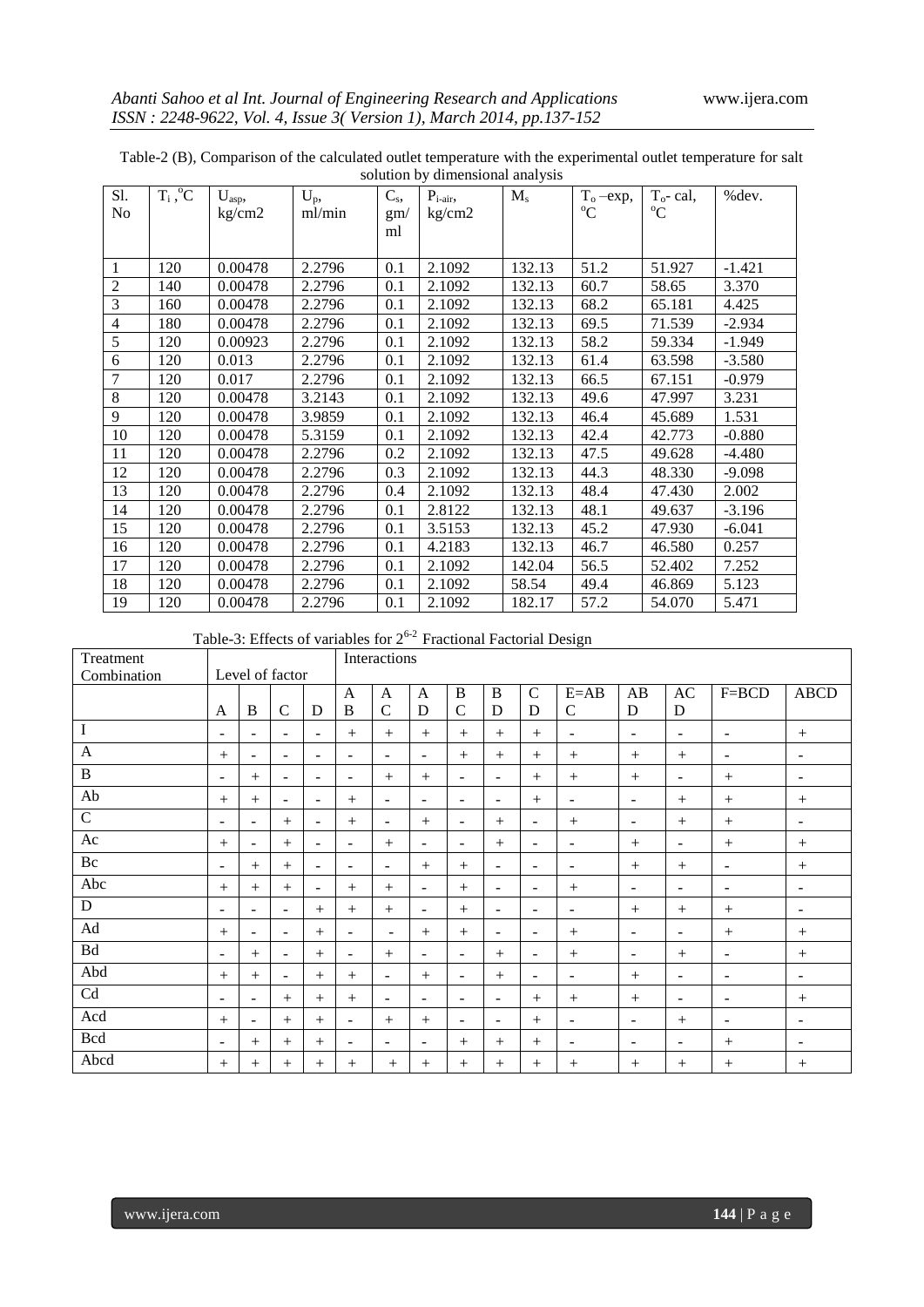|       | Table-4: Calculation of outlet temperature of salt solution by fractional factorial design |        |             |             |             |         |          |             |      |      |  |  |  |  |
|-------|--------------------------------------------------------------------------------------------|--------|-------------|-------------|-------------|---------|----------|-------------|------|------|--|--|--|--|
|       |                                                                                            |        |             |             |             | $T_{o}$ |          |             |      |      |  |  |  |  |
| $T_i$ | $U_{\rm asp}$                                                                              | $U_p$  | $C_{\rm s}$ | $P_{i-air}$ | $M_{\rm s}$ | Exp     | A eff    | <b>Beff</b> | Ceff | Deff |  |  |  |  |
| 120   | 0.00478                                                                                    | 2.2796 | 0.1         | 2.1092      | 132.13      | 51.2    | $-1$     | $-1$        | $-1$ | $-1$ |  |  |  |  |
| 180   | 0.00478                                                                                    | 2.2796 | 0.1         | 2.1092      | 132.13      | 69.5    |          | $-1$        | $-1$ | $-1$ |  |  |  |  |
| 120   | 0.00478                                                                                    | 2.2796 | 0.1         | 2.1092      | 132.13      | 58.2    | $-1$     |             | $-1$ | $-1$ |  |  |  |  |
| 180   | 0.00478                                                                                    | 2.2796 | 0.1         | 2.1092      | 132.13      | 61.4    | 1        |             | $-1$ | $-1$ |  |  |  |  |
| 120   | 0.00923                                                                                    | 2.2796 | 0.1         | 2.1092      | 132.13      | 49.6    | $-1$     | $-1$        |      | $-1$ |  |  |  |  |
| 180   | 0.013                                                                                      | 2.2796 | 0.1         | 2.1092      | 132.13      | 46.4    |          | $-1$        |      | $-1$ |  |  |  |  |
| 120   | 0.017                                                                                      | 2.2796 | 0.1         | 2.1092      | 132.13      | 47.5    | $-1$     | 1           |      | $-1$ |  |  |  |  |
| 180   | 0.00478                                                                                    | 3.2143 | 0.1         | 2.1092      | 132.13      | 44.3    | 1        | 1           | 1    | $-1$ |  |  |  |  |
| 120   | 0.00478                                                                                    | 3.9859 | 0.1         | 2.1092      | 132.13      | 48.1    | $-1$     | $-1$        | $-1$ |      |  |  |  |  |
| 180   | 0.00478                                                                                    | 5.3159 | 0.1         | 2.1092      | 132.13      | 45.2    | 1        | $-1$        | $-1$ |      |  |  |  |  |
| 120   | 0.00478                                                                                    | 2.2796 | 0.2         | 2.1092      | 132.13      | 56.5    | $-1$     | 1           | $-1$ |      |  |  |  |  |
| 180   | 0.00478                                                                                    | 2.2796 | 0.3         | 2.1092      | 132.13      | 49.4    | 1        |             | $-1$ |      |  |  |  |  |
| 120   | 0.00478                                                                                    | 2.2796 | 0.4         | 2.1092      | 132.13      | 66.5    | $-1$     | $-1$        |      |      |  |  |  |  |
| 180   | 0.00478                                                                                    | 2.2796 | 0.1         | 2.8122      | 132.13      | 42.4    |          | $-1$        |      |      |  |  |  |  |
| 120   | 0.00478                                                                                    | 2.2796 | 0.1         | 3.5153      | 132.13      | 48.4    | $-1$     |             |      |      |  |  |  |  |
| 180   | 0.00478                                                                                    | 2.2796 | 0.1         | 4.2183      | 132.13      | 46.7    | 1        |             |      |      |  |  |  |  |
| 140   | 0.00478                                                                                    | 2.2796 | 0.1         | 2.1092      | 142.04      | 60.7    | $-0.333$ | $-1$        | $-1$ | $-1$ |  |  |  |  |
| 160   | 0.00478                                                                                    | 2.2796 | 0.1         | 2.1092      | 58.54       | 68.2    | 0.333    | $-1$        | $-1$ | $-1$ |  |  |  |  |
| 120   | 0.00478                                                                                    | 2.2796 | 0.1         | 2.1092      | 182.17      | 49.4    | $-1$     | $-1$        | $-1$ | $-1$ |  |  |  |  |
| 120   | 0.00478                                                                                    | 2.2796 | 0.1         | 2.1092      | 132.13      | 57.2    | $-1$     | $-1$        | $-1$ | $-1$ |  |  |  |  |

#### Continuation of Table-4

|      |      | AB      | AC      | AD      | BC   | <b>BD</b> |              | <b>ABD</b> | <b>ACD</b>   |          |          |            |
|------|------|---------|---------|---------|------|-----------|--------------|------------|--------------|----------|----------|------------|
| Eeff | Feff | eff     | eff     | eff     | eff  | eff       | <b>CDeff</b> | eff        | eff          | ABCDeff  | $To$ cal | %Dev       |
| $-1$ | $-1$ | 1       | 1       | 1       |      |           |              | $-1$       | $-1$         |          | 51.20    | $\Omega$   |
|      | $-1$ | $-1$    | $-1$    | $-1$    |      |           |              |            | 1            | $-1$     | 69.50    | $-0.006$   |
|      |      | $-1$    |         |         | $-1$ | $-1$      |              |            | $-1$         | $-1$     | 58.20    | 0          |
| $-1$ |      |         | $-1$    | $-1$    | $-1$ | $-1$      |              | $-1$       | T            |          | 61.42    | $-0.026$   |
|      |      |         | $-1$    |         | $-1$ | 1         | $-1$         | $-1$       | $\mathbf{1}$ | $-1$     | 49.61    | $-0.024$   |
| -1   |      | $-1$    | 1       | $-1$    | $-1$ |           | $-1$         |            | $-1$         | 1        | 46.41    | $-0.026$   |
| $-1$ | $-1$ | $-1$    | $-1$    |         |      | $-1$      | $-1$         |            |              |          | 47.51    | $-0.017$   |
|      | $-1$ |         |         | $-1$    |      | $-1$      | $-1$         | $-1$       | $-1$         | $-1$     | 44.31    | $-0.018$   |
| -1   |      |         | 1       | $-1$    |      | $-1$      | $-1$         |            | 1            | $-1$     | 48.11    | $-0.017$   |
|      |      | $-1$    | $-1$    |         |      | $-1$      | $-1$         | $-1$       | $-1$         |          | 45.21    | $-0.027$   |
|      | $-1$ | $-1$    |         | $-1$    | $-1$ |           | $-1$         | $-1$       |              |          | 56.49    | 0.014      |
| $-1$ | $-1$ |         | $-1$    |         | $-1$ |           | $-1$         |            | $-1$         | $-1$     | 49.39    | 0.024      |
|      | $-1$ |         | $-1$    | $-1$    | $-1$ | $-1$      | 1            |            | $-1$         |          | 66.48    | 0.030      |
| $-1$ | $-1$ | $-1$    | 1       | 1       | $-1$ | $-1$      |              | $-1$       | $\mathbf{1}$ | $-1$     | 42.40    | $-1.7E-14$ |
| -1   |      | $-1$    | $-1$    | $-1$    |      |           |              | $-1$       | $-1$         | $-1$     | 48.40    | 1.47E-14   |
|      |      |         |         |         |      |           |              |            |              |          | 46.72    | $-0.043$   |
| $-1$ | 0.19 | 0.333   | 0.333   | 0.333   |      |           |              | $-0.33$    | $-0.33$      | 0.333    | 53.83    | 11.305     |
| $-1$ | 0.19 | $-0.33$ | $-0.33$ | $-0.33$ |      |           | 1            | 0.333      | 0.333        | $-0.333$ | 58.20    | 14.660     |
| $-1$ | $-1$ |         |         |         |      |           |              | $-1$       | $-1$         |          | 51.20    | $-3.644$   |
| $-1$ |      |         |         |         |      |           |              | $-1$       | $-1$         |          | 48.30    | 15.559     |

Table-5: Calculation of %Yield of salt solution by fractional factorial design.

| $T_i$ |     | $\cup_{\text{asp}}$ | $U_{p}$ | $C_{\rm s}$ | $P_{i-air}$ | $\rm M_{\rm s}$ | Y-exp | A eff | <b>Beff</b> | Ceff                     | Deff |
|-------|-----|---------------------|---------|-------------|-------------|-----------------|-------|-------|-------------|--------------------------|------|
|       | 120 | 0.00478             | 2.2796  | 0.1         | 2.1092      | 132.13          | 68.6  | - 1   | $-1$        | - 1                      | - 1  |
|       | 180 | 0.00478             | 2.2796  | 0.1         | 2.1092      | 132.13          | 63.5  |       | - 1         | - 1                      | - 1  |
|       | 120 | 0.00478             | 2.2796  | 0.1         | 2.1092      | 132.13          | 70.4  | - 1   |             | $\overline{\phantom{0}}$ | - 1  |
|       | 180 | 0.00478             | 2.2796  | 0.1         | 2.1092      | 132.13          | 61.9  |       |             | - 1                      | - 1  |
|       | 120 | 0.00923             | 2.2796  | 0.1         | 2.1092      | 132.13          | 60.54 | - 1   | $-1$        |                          | - 1  |
|       | 180 | 0.013               | 2.2796  | 0.1         | 2.1092      | 132.13          | 56.27 |       | $-1$        |                          | - 1  |

www.ijera.com **145** | P a g e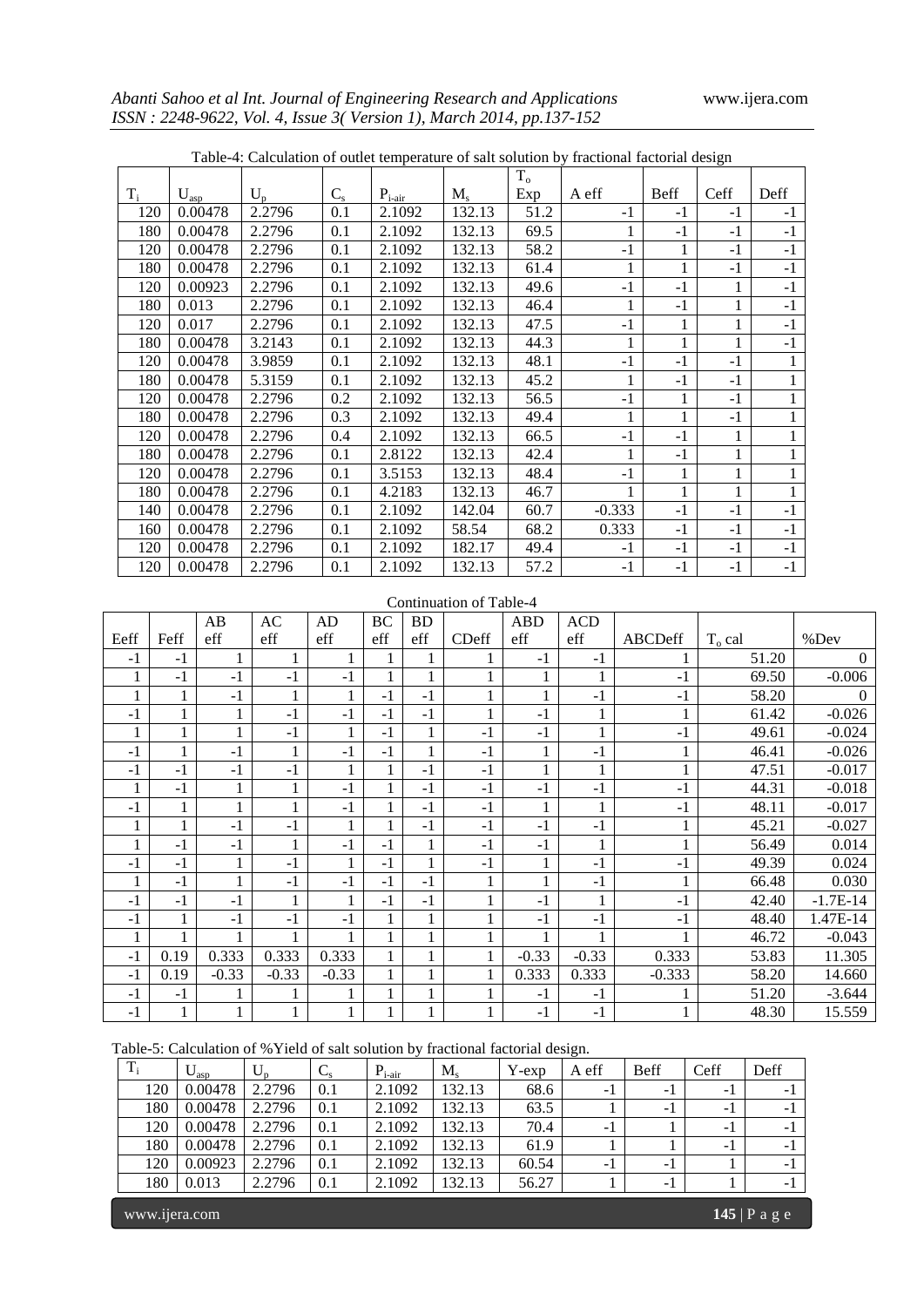*Abanti Sahoo et al Int. Journal of Engineering Research and Applications* www.ijera.com *ISSN : 2248-9622, Vol. 4, Issue 3( Version 1), March 2014, pp.137-152*

| 120 | 0.017   | 2.2796 | 0.1 | 2.1092 | 132.13 | 69.9  | $-1$    |      |      | $-1$ |
|-----|---------|--------|-----|--------|--------|-------|---------|------|------|------|
| 180 | 0.00478 | 3.2143 | 0.1 | 2.1092 | 132.13 | 71.26 |         |      | 1    | $-1$ |
| 120 | 0.00478 | 3.9859 | 0.1 | 2.1092 | 132.13 | 55.4  | $-1$    | $-1$ | $-1$ |      |
| 180 | 0.00478 | 5.3159 | 0.1 | 2.1092 | 132.13 | 60.2  |         | $-1$ | $-1$ |      |
| 120 | 0.00478 | 2.2796 | 0.2 | 2.1092 | 132.13 | 70.29 | $-1$    |      | $-1$ |      |
| 180 | 0.00478 | 2.2796 | 0.3 | 2.1092 | 132.13 | 64.85 |         |      | $-1$ |      |
| 120 | 0.00478 | 2.2796 | 0.4 | 2.1092 | 132.13 | 59.9  | $-1$    | $-1$ | 1    |      |
| 180 | 0.00478 | 2.2796 | 0.1 | 2.8122 | 132.13 | 32.9  |         | $-1$ | 1    |      |
| 120 | 0.00478 | 2.2796 | 0.1 | 3.5153 | 132.13 | 78.14 | $-1$    |      | 1    |      |
| 180 | 0.00478 | 2.2796 | 0.1 | 4.2183 | 132.13 | 52.83 |         | 1    | 1    |      |
| 140 | 0.00478 | 2.2796 | 0.1 | 2.1092 | 142.04 | 65.8  | $-0.33$ | $-1$ | $-1$ | $-1$ |
| 160 | 0.00478 | 2.2796 | 0.1 | 2.1092 | 58.54  | 64.5  | 0.333   | $-1$ | $-1$ | $-1$ |
| 120 | 0.00478 | 2.2796 | 0.1 | 2.1092 | 182.17 | 57.18 | $-1$    | $-1$ | $-1$ | $-1$ |

#### Continuation of Table-5

|      |      |         |         | AD      | BC   | <b>BD</b> |               | ABDe    | ACDe    |              |        |           |
|------|------|---------|---------|---------|------|-----------|---------------|---------|---------|--------------|--------|-----------|
| Eeff | Feff | AB eff  | AC eff  | eff     | eff  | eff       | <b>CD</b> eff | ff      | ff      | ABCDeff      | Y-cal  | %Dev      |
| $-1$ | $-1$ |         |         |         |      |           |               | $-1$    | $-1$    |              | 68.594 | 0.009     |
|      | $-1$ | $-1$    | $-1$    | -1      |      |           |               |         | 1       | $-1$         | 63.502 | $-0.002$  |
|      |      | $-1$    |         |         | $-1$ | $-1$      |               |         | $-1$    | $-1$         | 70.416 | $-0.023$  |
| $-1$ |      |         | $-1$    | $-1$    | $-1$ | $-1$      |               | $-1$    | 1       | $\mathbf{1}$ | 61.904 | $-0.006$  |
|      |      |         | $-1$    |         | $-1$ |           | $-1$          | $-1$    |         | -1           | 60.549 | $-0.015$  |
| $-1$ |      | $-1$    |         | $-1$    | $-1$ |           | $-1$          |         | $-1$    |              | 56.257 | 0.024     |
| $-1$ | $-1$ | $-1$    | $-1$    |         |      | -1        | $-1$          |         | 1       |              | 69.911 | $-0.016$  |
|      | $-1$ |         |         | $-1$    |      | $-1$      | $-1$          | $-1$    | $-1$    | $-1$         | 71.239 | 0.030     |
| $-1$ |      |         |         | $-1$    |      | $-1$      | -1            |         | 1       | $-1$         | 55.402 | $-0.003$  |
|      |      | $-1$    | $-1$    |         |      | $-1$      | $-1$          | $-1$    | $-1$    |              | 60.189 | 0.018     |
|      | $-1$ | $-1$    |         | $-1$    | $-1$ |           | $-1$          | $-1$    | 1       |              | 70.284 | 0.009     |
| $-1$ | $-1$ |         | $-1$    |         | $-1$ |           | $-1$          |         | $-1$    | $-1$         | 64.851 | $-0.002$  |
|      | $-1$ |         | $-1$    | $-1$    | $-1$ | $-1$      |               |         | $-1$    |              | 59.897 | 0.006     |
| $-1$ | $-1$ | $-1$    |         |         | $-1$ | $-1$      |               | $-1$    | 1       | -1           | 32.924 | $-0.073$  |
| $-1$ |      | $-1$    | $-1$    | -1      |      |           |               | $-1$    | $-1$    | $-1$         | 78.119 | 0.028     |
|      |      |         |         |         |      |           |               |         |         |              | 52.846 | $-0.030$  |
| $-1$ | 0.19 | 0.333   | 0.333   | 0.333   | 1.   |           |               | $-0.33$ | $-0.33$ | 0.333        | 65.612 | 0.285     |
| $-1$ | 0.19 | $-0.33$ | $-0.33$ | $-0.33$ |      |           |               | 0.333   | 0.333   | $-0.333$     | 63.042 | 2.261     |
| $-1$ |      |         |         |         |      |           |               | $-1$    | $-1$    |              | 67.904 | $-18.755$ |

Table-6 : Comparisons of the outputs obtained by different methods

| Items                     |  |            | <b>Regression Analysis</b> |                      | Fractional Factorial design |                      |  |  |
|---------------------------|--|------------|----------------------------|----------------------|-----------------------------|----------------------|--|--|
|                           |  | % Yield. Y |                            | Outlet Temp. $(T_0)$ | % Yield. Y                  | Outlet Temp. $(T_0)$ |  |  |
| Chi-square $(\xi^2)$      |  | 7.611486   |                            | 1.739827             | 2.044807982                 | 3.694234             |  |  |
| <b>Standard Deviation</b> |  | 0.088225   |                            | 4.313751             | 4.365565                    | 5.149021             |  |  |
| <b>Mean Deviation</b>     |  | $-0.00369$ |                            | 0.120611             | $-0.85553$                  | l.8872               |  |  |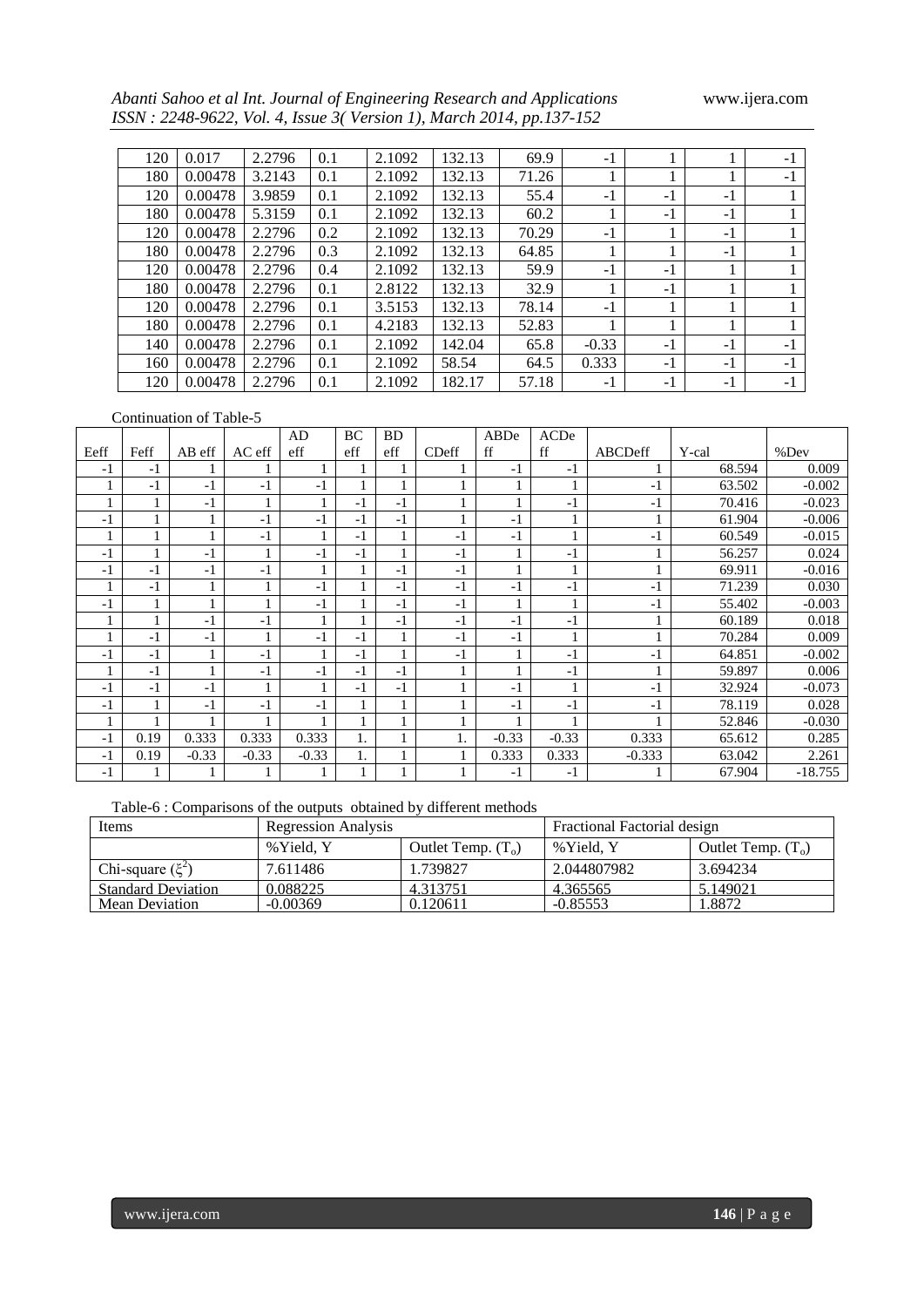

**Figure-1: Experimental Set-up (Labultima Laboratory Spray Dryer**)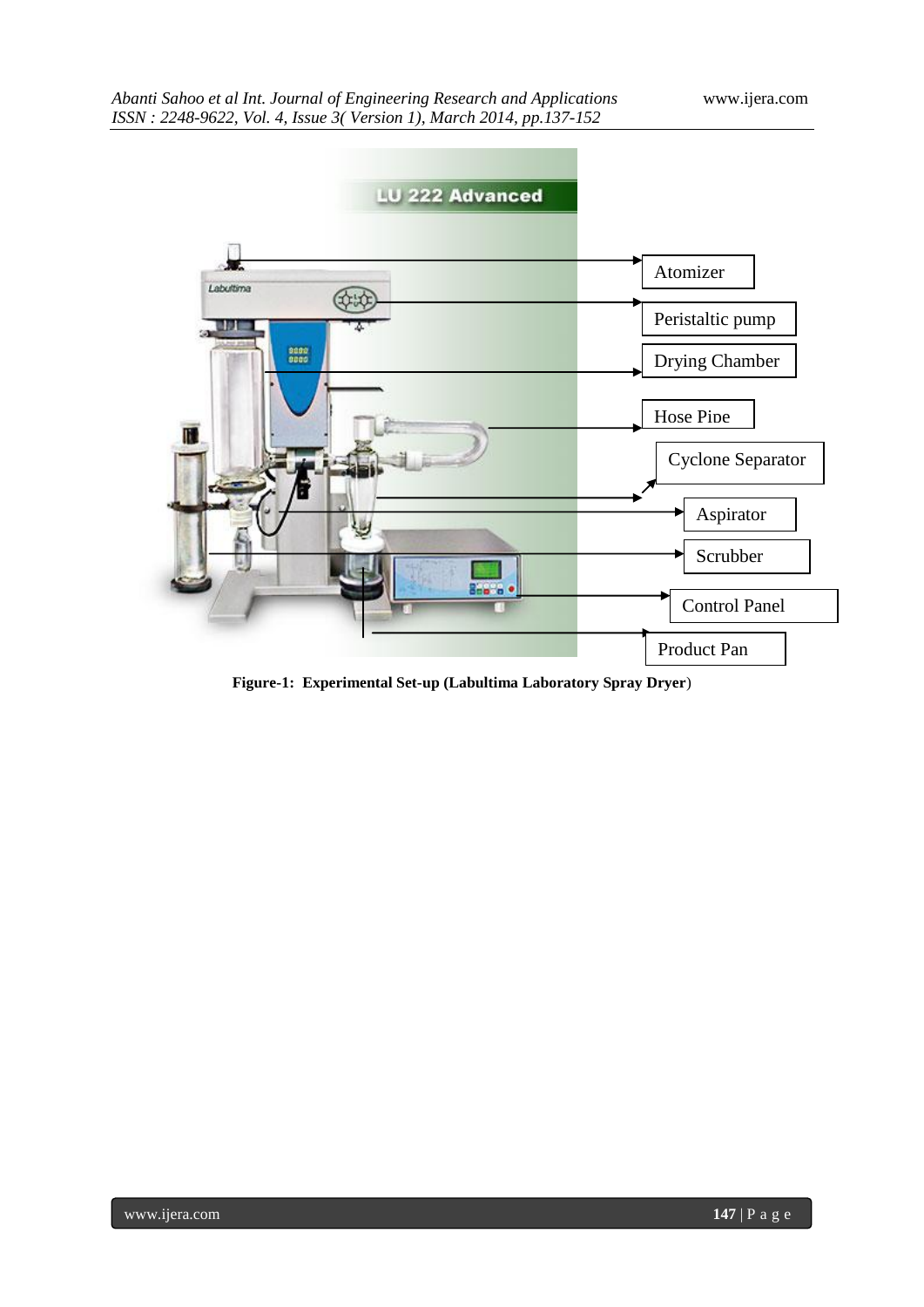





Figure-2(B) : Correlation plot for outlet temperature of salt solution against the system parameters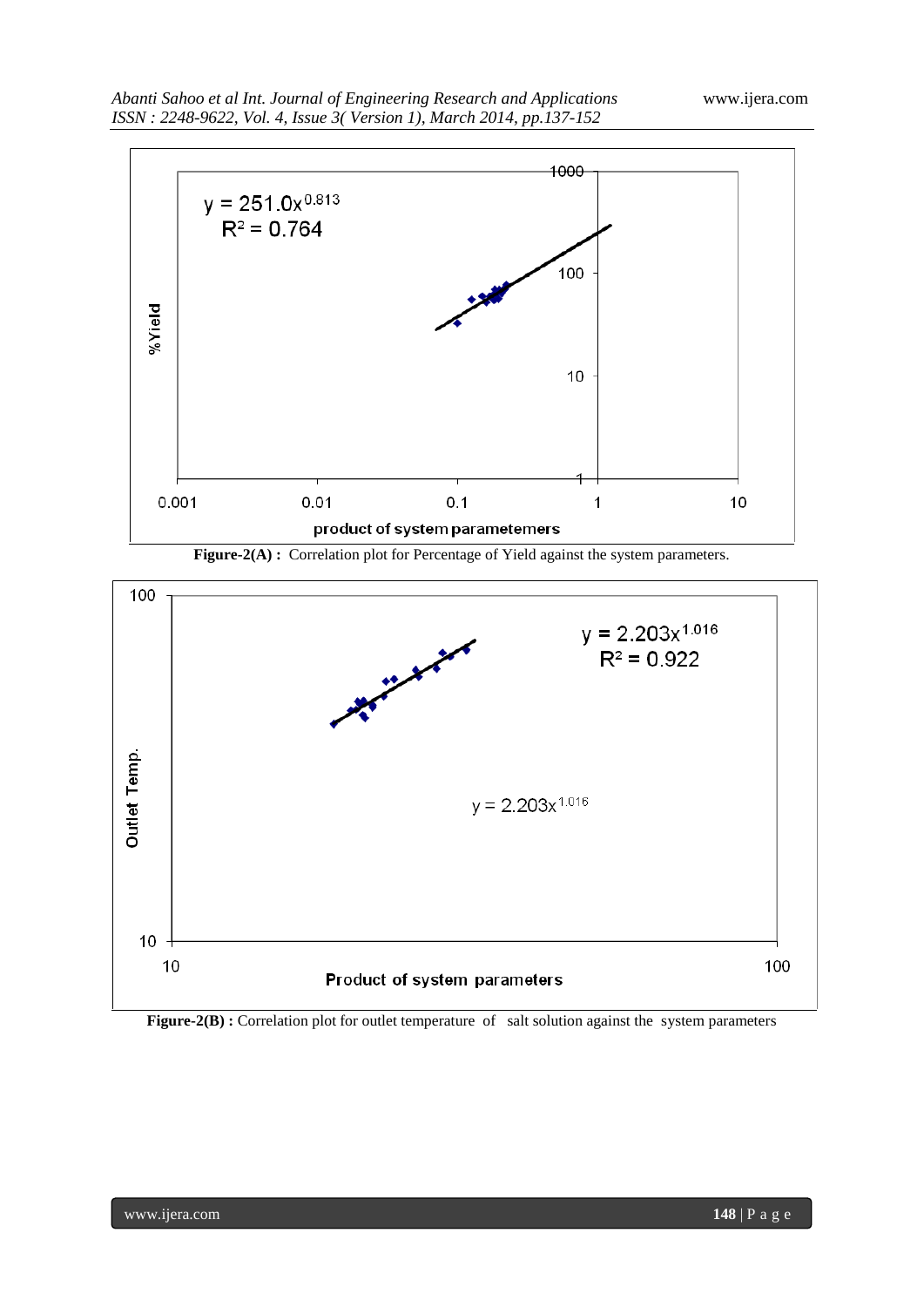

www.ijera.com **149** | P a g e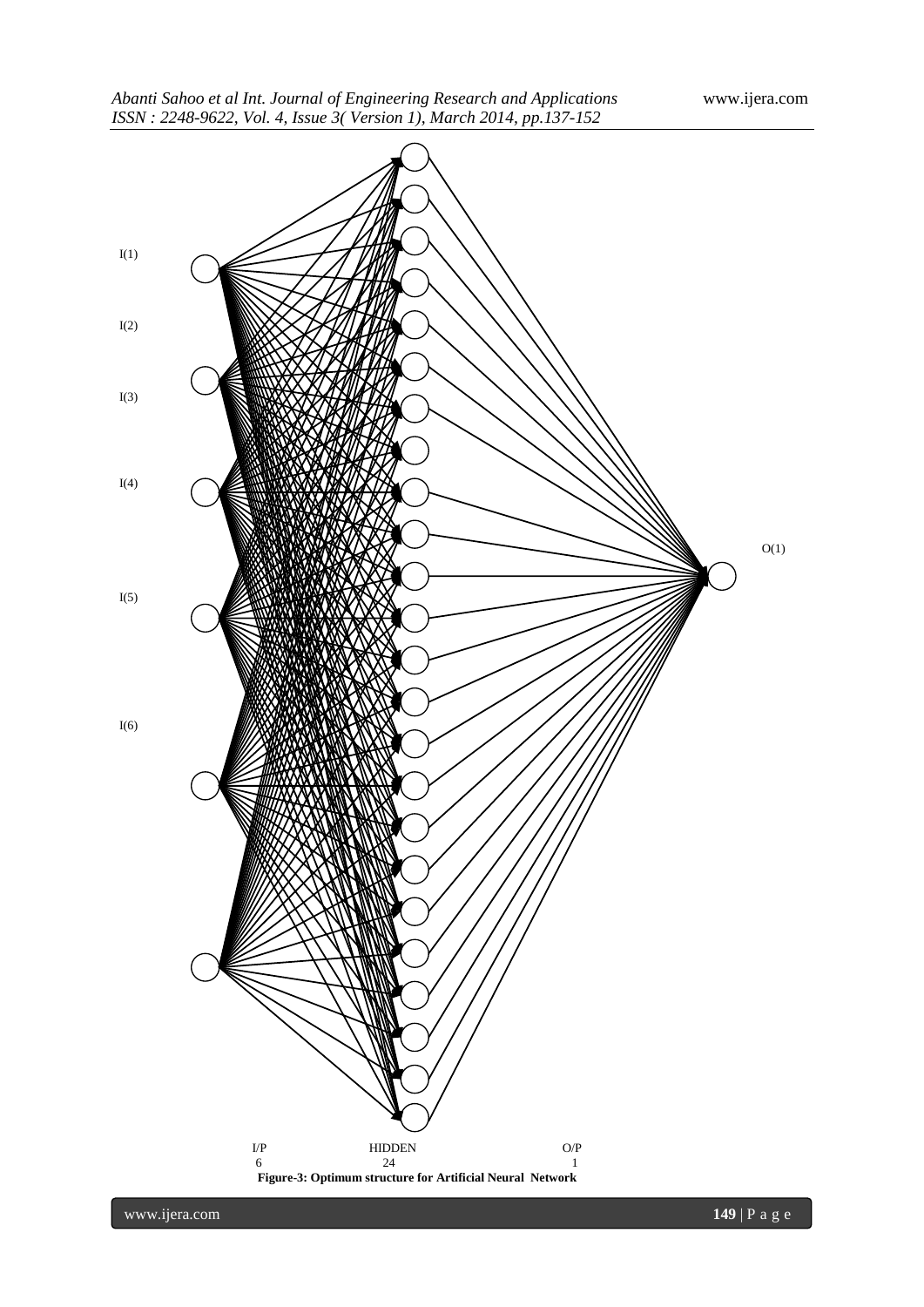





**Figure-4(B) :** Comparison plot for calculated values of outlet temperature of salt solution obtained by different methods against experimental values.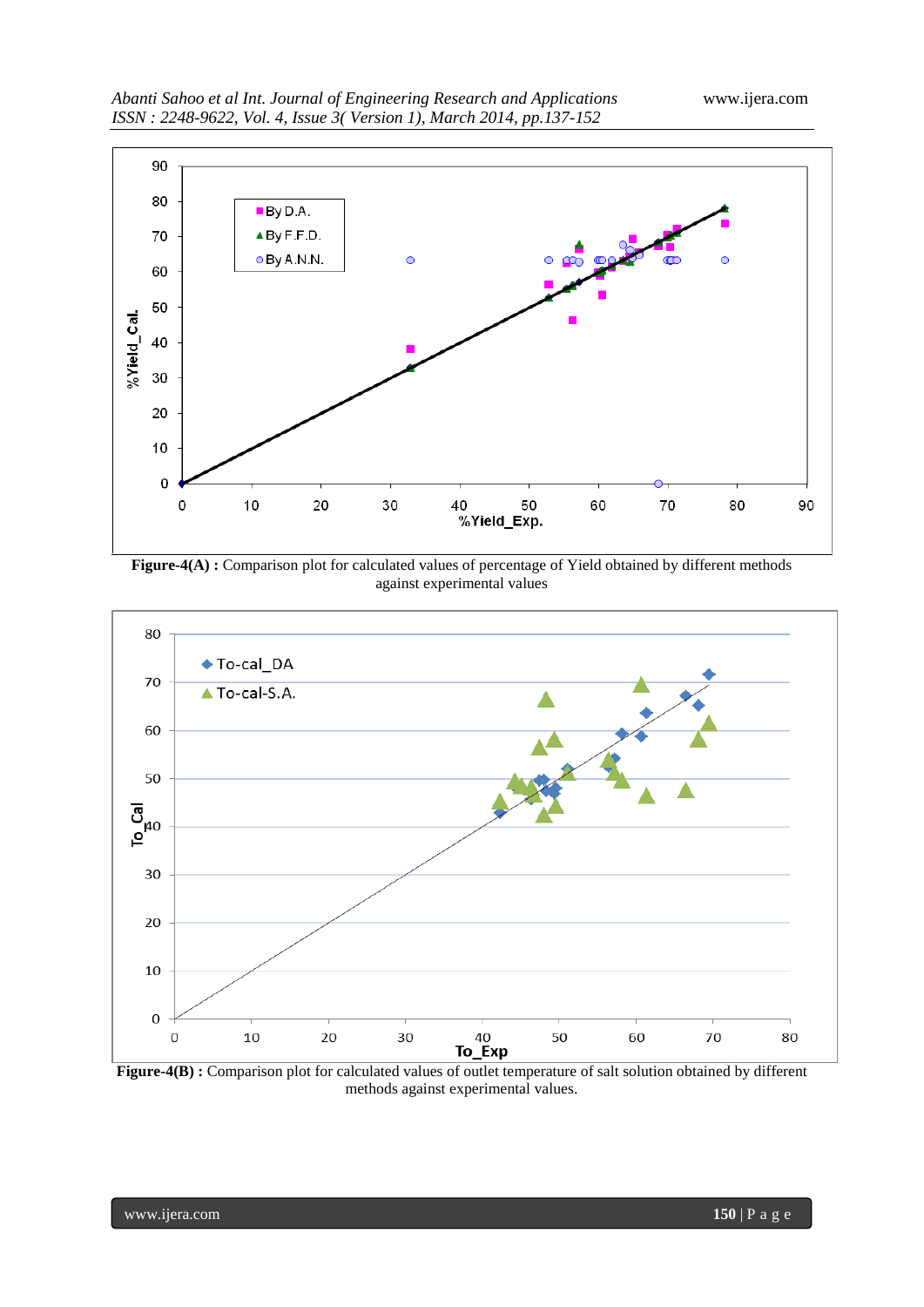*Abanti Sahoo et al Int. Journal of Engineering Research and Applications* www.ijera.com *ISSN : 2248-9622, Vol. 4, Issue 3( Version 1), March 2014, pp.137-152*





Ammonium sulfate before spray drying Ammonium sulfate after spray drying (Spray dried Ammonium sulfate collected in the cyclone separator operated at Ti = 120 °C, Uasp = 0.00478  $\text{kg/cm}^2$ , Up = 2.279604 ml/min, Cs = 1gm/ml, Piair = 2.10919 kg/cm<sup>2</sup>) **Figure-5: S.E.M. picture of (NH4)2SO4 before and after spray drying**.





Sodium chloride before spray drying Sodium chloride after spray drying (Spray dried mixture of NaCl collected in the cyclone separator operated at Ti= 120 °C, Uasp = 0.00478 kg/cm<sup>2</sup>, Up= 2.279604 ml/min, Cs = 1gm/ml, Pi-air = 2.10919 kg/cm<sup>2</sup>) **Figure-6 : S.E.M. picture of NaCl before and after spray drying.**



Sodium sulfate before spray drying Sodium sulfate after spray drying (Spray dried mixture of Na<sub>2</sub>SO<sub>4</sub> collected in the cyclone separator operated at Ti= 120 °C, Uasp = 0.00478  $\text{kg/cm}^2$ , Up = 2.279604 ml/min, Cs = 1gm/ml, Pi-air = 2.10919 kg/cm<sup>2</sup>) **Figure-7 : S.E.M. picture of Na2SO<sup>4</sup> before and after spray drying**